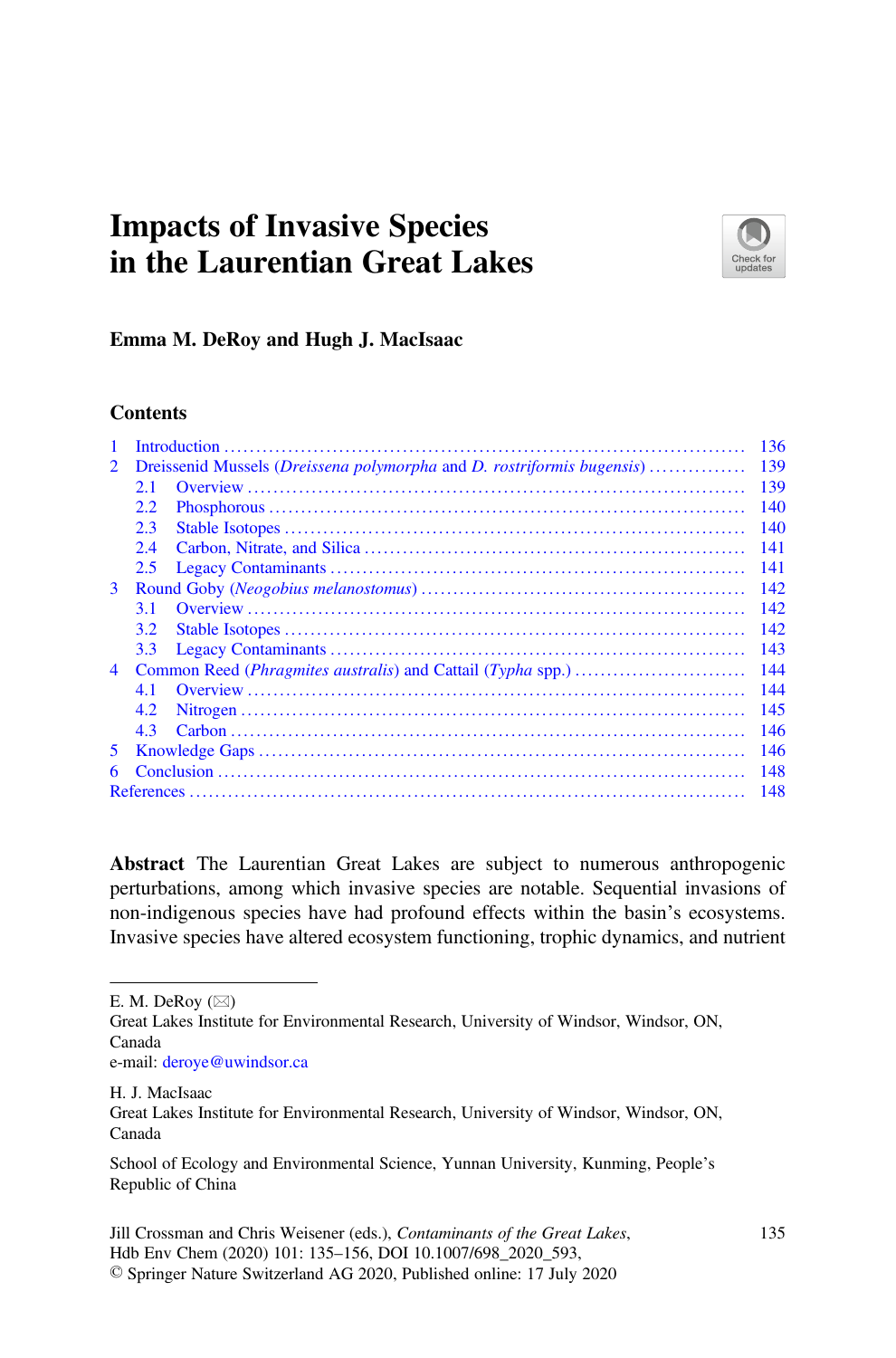cycling. They have similarly been implicated in affecting contaminant dynamics, including their transport and bioaccumulation. This work is a regional synthesis of aquatic invasive species-induced changes to ecosystem functioning in the Great Lakes and their tributaries. We have highlighted several species whose impacts on legacy contaminant, nutrient, and food web dynamics in these lakes have been particularly strong. Profiled species included filter feeders [zebra mussels (Dreissena polymorpha) and quagga mussels (D. rostriformis bugensis)], a fish [round goby (Neogobius melanostomus)], and two invasive plants [common reed (Phragmites australis) and cattail (Typha spp.)]. Collectively, these species showcase invasive species' ecosystem-wide effects. The Great Lakes have a long invasion history. Despite extensive research efforts, complex food web interactions and synergies between invasive species and concomitant stressors can obscure causality. These interactions underscore the need for long-term, spatially resolved studies to understand invasive species' direct and indirect effects on invaded ecosystems.

Keywords Contaminant, Food web, Impact, Invasive species, Laurentian Great Lakes

#### 1 Introduction

The Laurentian Great Lakes provide valuable ecosystem services and harbor the earth's largest freshwater reservoir. The lakes are, however, subject to numerous stressors including toxic chemicals, nutrient loading, and climate change [1], which may interact synergistically [2]. These stressors have caused extensive but often unpredictable changes over the past few decades. Invasive species – non-indigenous species that cause ecological, economic, or health problems – are one of the most important stressors in the Great Lakes [1, 3]. As such, they serve as one of nine highlevel indicators of water quality and ecosystem health for the basin [4].

The Great Lakes are a classic example of a mass biological invasion [5]. The system contains the greatest number of non-indigenous species of any studied freshwater system [6] (Fig. 1), whose annual economic impacts exceed \$800 million [7]. Commercial shipping during the twentieth century spurred non-indigenous species' introductions [8], whose ballast water has been the dominant transportation vector in recent decades [6]. This invasion rate has increased over the past two centuries owing to greater economic activity (i.e., introduction effort) [9] and, possibly, facilitation between non-indigenous species (an "invasional meltdown") [9, 10].

Studies of invasion have historically focused on terrestrial ecosystems at the expense of the aquatic [11]. However, high invasion rates in freshwater habitats underscore the need to better characterize their effects [6]. Freshwater systems are also extremely sensitive to anthropogenic stressors and harbor a greater proportion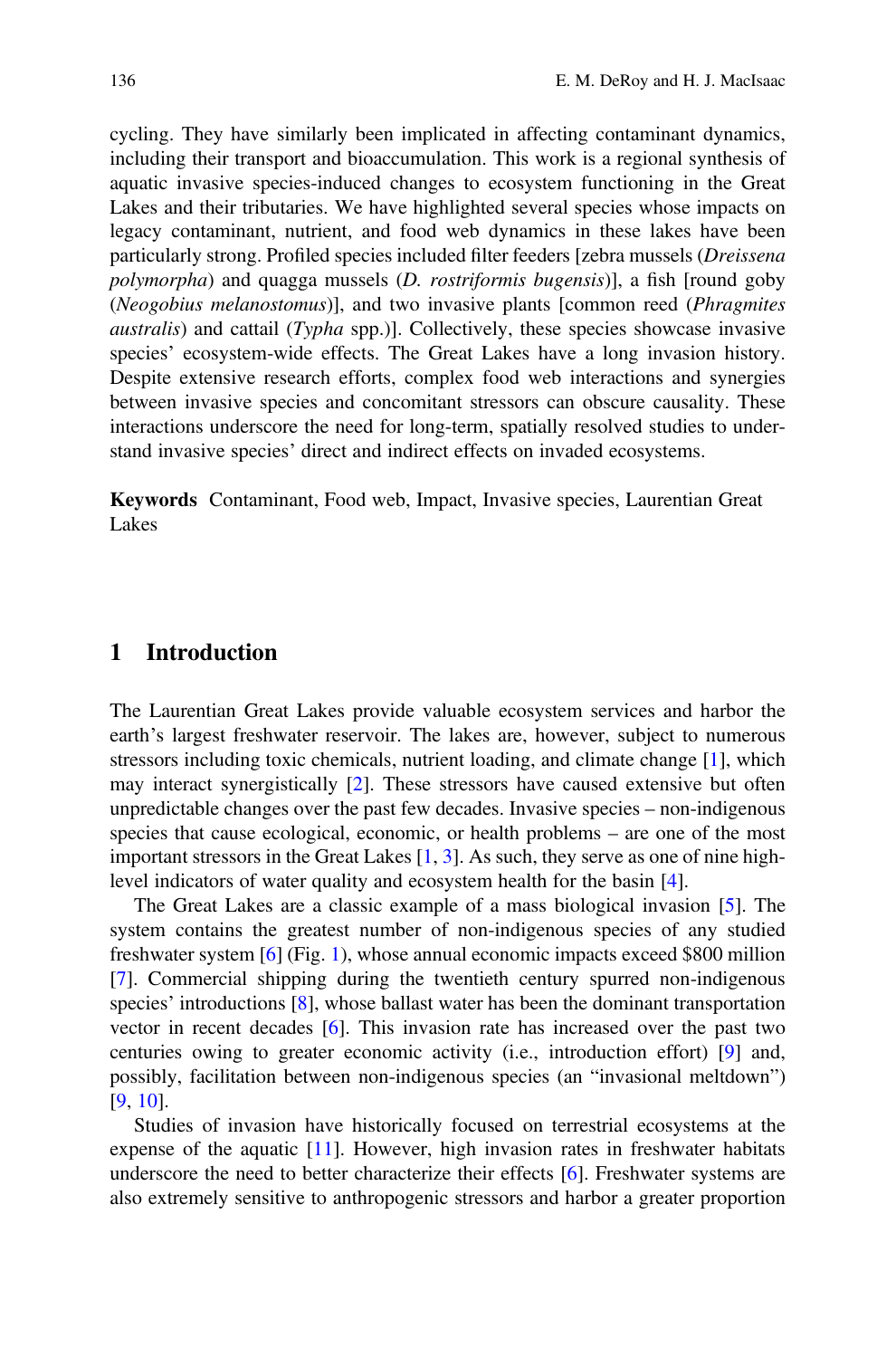

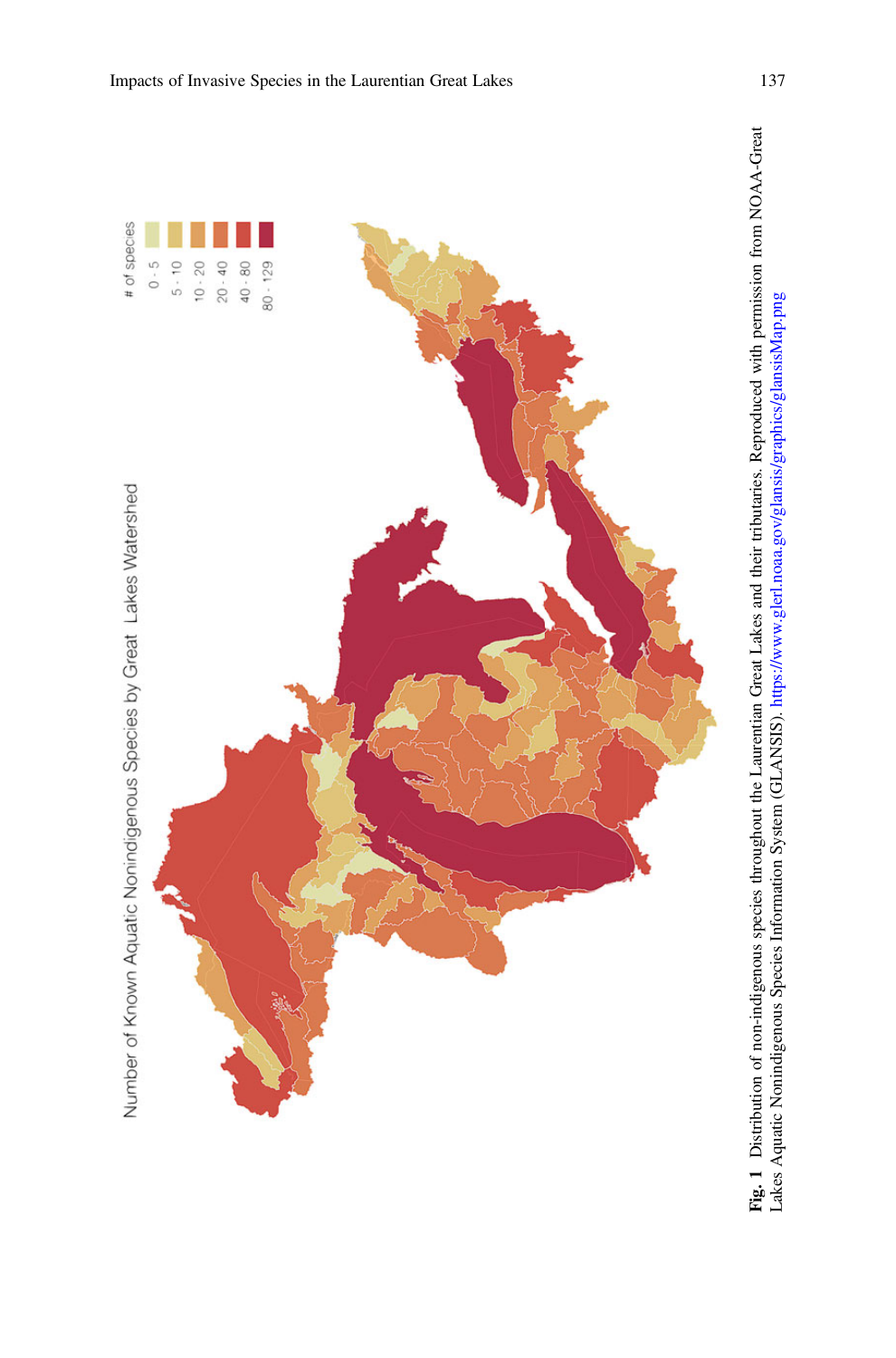of high-impact invasive species relative to their marine counterparts [11]. Over one-third of non-indigenous species in the Great Lakes have significant ecological or socioeconomic impacts [12, 13], which are cumulatively deteriorating the basin's state [4]. These impacts are appreciably broad. Many invasive species are prey for native predators or predate upon native species. Thus, they have the potential to induce food web shifts [14–16], alter energy pathways [17], and trigger trophic cascades [18]. Lake Erie's food web structure has been most significantly impacted at the hands of anthropogenic activity, in part due to the presence of invasive species [19].

On the heels of regulations to restore their health [20], the Great Lakes have undergone numerous changes  $[21, 22]$ . Many such changes were facilitated by reductions in nutrient point loading [21] and anthropogenic mercury (Hg) deposition to the basin [reviewed in 23]. Despite these efforts, the basin is still plagued by a myriad of contaminant-related issues. Nearshore algal blooms persist [4], and contaminant burdens in many fish have either plateaued or increased [15, 23–25]. Indeed, these contaminant levels still often exceed consumption guidelines [4, 26]. Invasive species are implicated in many of these trends [23–25].

Invasive species may occur alongside (i.e., additive) or interact with (i.e., synergistic) other environmental stressors, including nutrient loading and toxic chemicals [1, 2, 11] (Fig. 2). Synergies between invaders may further exacerbate their effects on nutrients and other contaminants in this system [10, 27]. Long-term ecosystem changes, nutrient trends, and contaminant dynamics have been monitored through various government-led programs (reviewed in [22, 28–31]). These and other datasets may be used to examine invasive species' effects on contaminant dynamics in the Great Lakes basin.

The purpose of this chapter is to explore recent findings with respect to invasive species' direct and indirect effects on nutrient and legacy chemical contaminant dynamics in the Great Lakes and their tributaries and to highlight current knowledge gaps. We utilized an indicator species approach, including species such as benthic filter feeders (Dreissena polymorpha and D. rostriformis bugensis), a benthic fish (Neogobius melanostomus), and two invasive wetland plants (Phragmites australis and Typha spp.). Each of the aforementioned is a model invasive species, having demonstrably affected the structure and function of Great Lakes ecosystems. Furthermore, these species occupy different components of the food web, allowing us to explore implications of their presence on benthic, pelagic, and coastal ecosystems. Collectively, they underscore the breadth of invasive species' impacts on contaminant dynamics and nutrient cycling. In this chapter, we examined effects on stable isotopes, nutrients, and a range of legacy contaminants including polychlorinated biphenyls (PCBs) and heavy metals, highlighting alterations in cycling, availability, magnification, and ratios. We constrained our scope to developments over the past 5 years.

To identify relevant papers published during the period of interest (2014 through November 2019 inclusive), we conducted a systematic literature review using ISI Web of Knowledge and Scopus for the terms: ("invasive species" or "non-native species" or "alien species" or "non-indigenous species" or "exotic species") and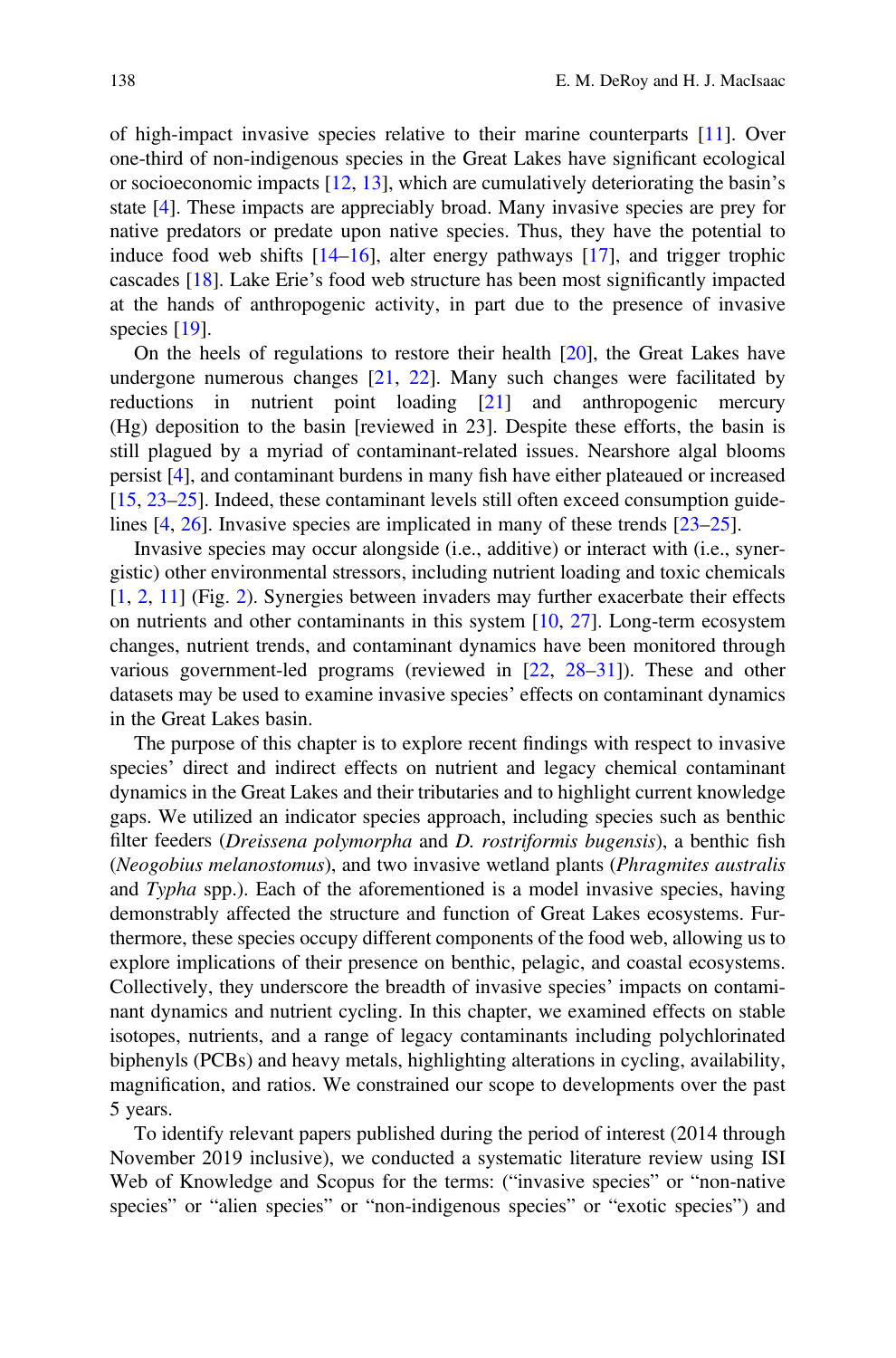

Fig. 2 Interactions between concomitant stressors in the Great Lakes basin and the frequency of their study, separated by interaction type. Interactions have been partitioned into synergies, antagonisms, and additive effects. Interactions between invasive species – and with other stressors – are depicted. Inv. spp. invasive species;  $N \times P$  nitrogen loading  $\times$  phosphorus loading, *climate* climate change, Dev. coastal urban development. Reprinted from Ecological Indicators, Vol 101, Smith SDP, Bunnell DB, Burton Jr. GA, Ciborowski JJH, Davidson AD, Dickinson CE, Eaton LA, Esselman PC, Evans MA, Kashian DR, Manning NF, McIntyre PB, Nalepa TF, Pérez-Fuentetaja A, Steinman AD, Uzarski DG, Allan JD, Evidence for interactions among environmental stressors in the Laurentian Great Lakes, 203–211, 2019, with permission from Elsevier

("contamina\*" or "nutrient" or "environmental chemistry" or "isotope") and ("great lakes"). We restricted our focus to studies on the aforementioned focal species. Using the complement of studies derived from this search, we added additional papers cited therein, as well as recent papers of which we were aware.

# 2 Dreissenid Mussels (Dreissena polymorpha and D. rostriformis bugensis)

#### 2.1 Overview

Dovetailing the Great Lakes Water Quality Agreement between Canada and the United States [20], nutrient abatement programs successfully suppressed point loading of phosphorous (P) throughout the Great Lakes, with major declines between 1980 and 2008 [32]. Despite ongoing management efforts, basin-wide nutrient conditions are deteriorating [4, 33], which have in part been attributed to invasive mussels.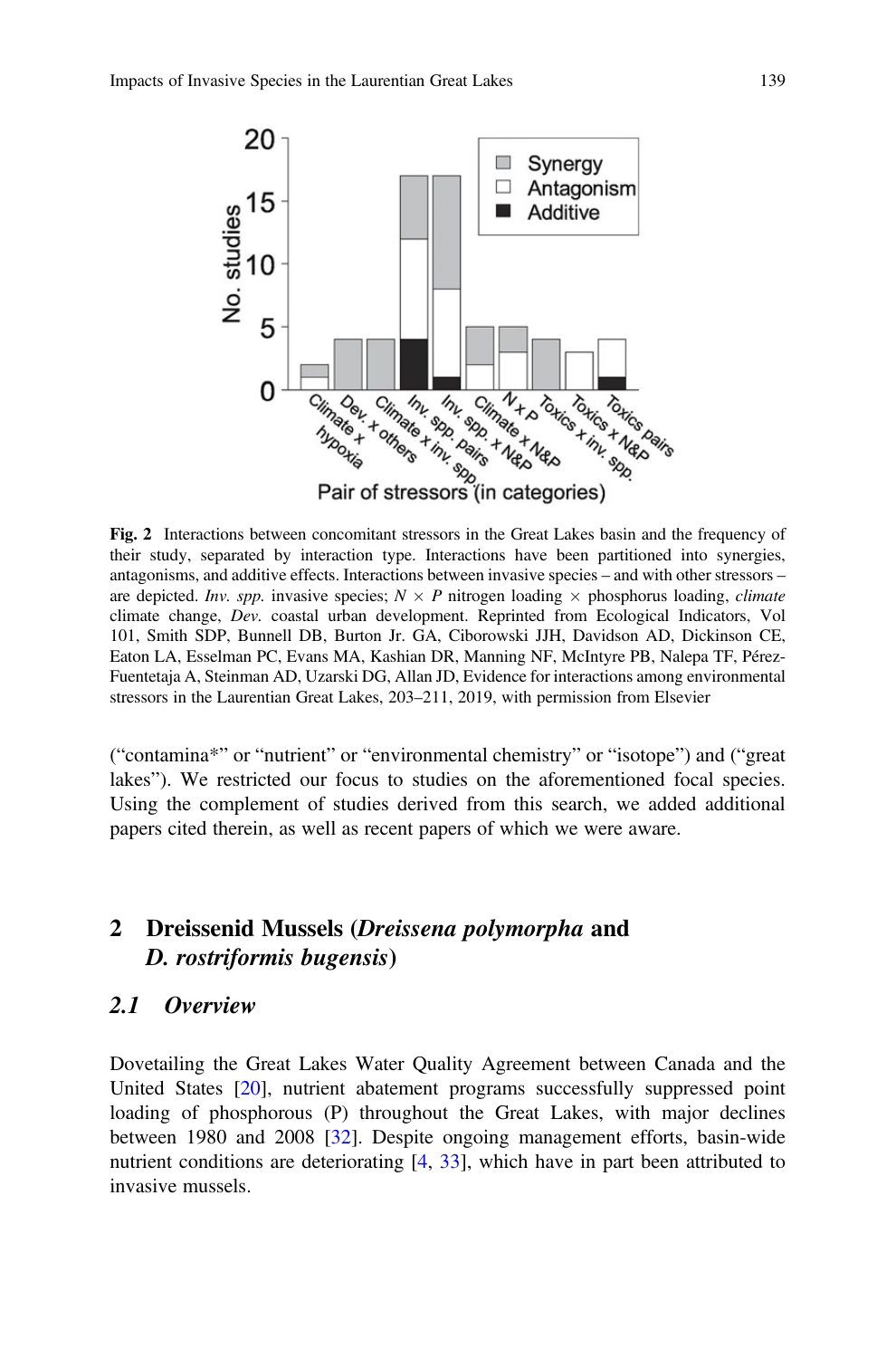The zebra mussel (Dreissena polymorpha) and its congener the quagga mussel (D. rostriformis bugensis) (hereafter dreissenid mussels) were introduced to the Great Lakes shortly after the binational agreement was ratified. Invasive dreissenids were first detected in Lake Erie – zebra mussels in 1986 [34] and quagga mussels in 1989  $[35]$  – after which both species spread widely. Dreissenids have demonstrably affected the Great Lakes, to the extent that they have been classified as the top environmental stressor [36]. As ecosystem engineers [37], dreissenids have had significant top-down and bottom-up effects throughout the Great Lakes. Below we highlight many of the changes to nutrient, stable isotope, and legacy contaminant dynamics associated with these species.

#### 2.2 Phosphorous

Dreissenid mussels (Dreissena polymorpha and D. rostriformis bugensis) have affected waterbodies throughout the basin both directly and indirectly. In the former, dreissenids amplify the rate at which particulates are removed from the water column and sequestered into the sediment [38, 39]. In the latter, dreissenids assimilate P in their soft tissues and shells or excrete it as feces or pseudofeces into the sedimentwater interphase [40–42]. Excreted P subsequently stimulates primary production in the nearshore benthic region [37, 42].

By tying up available nutrients in the nearshore and impeding offshore availability for primary producers, dreissenids have created "feast and famine" conditions in primary production [4] and an aptly termed "nearshore shunt" [37, 43]. Consequently, dreissenids are concomitantly implicated in eutrophication of the nearshore benthic zone and oligotrophication of the offshore pelagic zone [39–42, 44, 45]. Observed decreases in total P offshore are consistent with bottom-up effects of dreissenids [38, 39, 46] and are concordant with their spread [47]. Ultimately, low P concentrations offshore may impede the basin's ability to support productivity [4, 46]. Continued nutrient loading from tributaries may further exacerbate this dichotomy [48], highlighting the complex interactions between dreissenids and other anthropogenic stressors.

#### 2.3 Stable Isotopes

Stable isotope analyses can help assess invasive species' food web changes [49] and have recently been co-opted to quantify long-term effects of dreissenids to aquatic ecosystems. The dreissenid invasion has resulted in the predominance of nearshore energy channels (described above). This has altered trophic dynamics of food webs within the basin, particularly in Lake Michigan [17]. Long-term datasets for lakes Michigan, Huron, Ontario, and Erie have reported dramatic declines in Diporeia, an amphipod involved in energy cycling  $[4, 50, 51]$ . These declines were coincident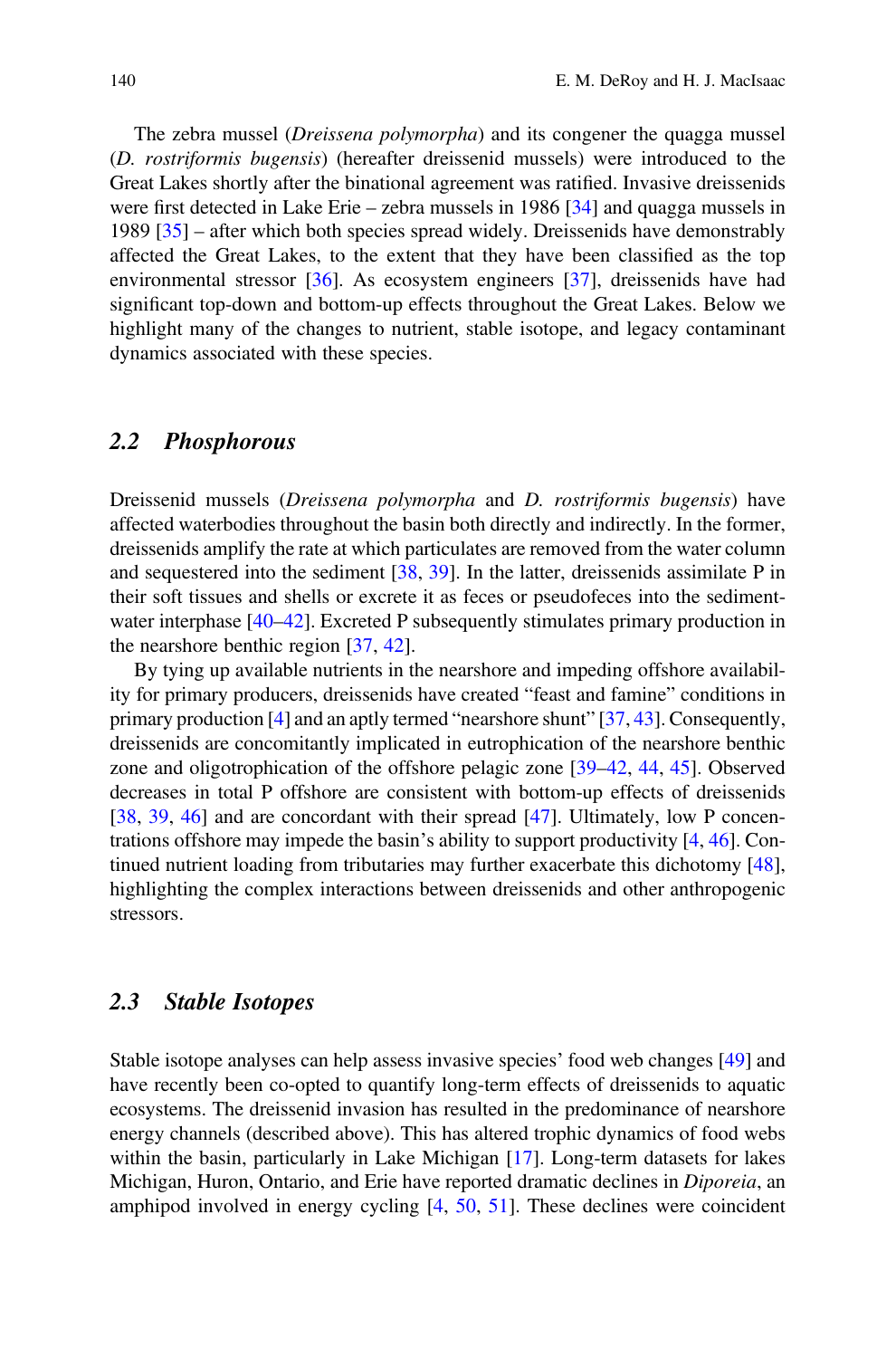with the dreissenid invasion and spread [4, 14, 50, 51] which may have inhibited Diporeia foraging [52]. Through reduced prey availability, dreissenids appear to have forced dietary shifts in top predatory species, increasing the reliance of pelagic fish on nearshore benthic energy channels  $[14, 17]$ . This has corresponded to  $\delta$ 13C enrichment and δ15N declines in the pelagic and profundal fish community relative to baseline [17]. Similar benthic energetic shifts have been reported elsewhere for Lake Michigan [53] and Lake Ontario [54]. These phenomena underscore the extent to which these mussels have contributed to restructuring food webs basin-wide.

## 2.4 Carbon, Nitrate, and Silica

Dreissenids have caused extensive basin-wide changes to carbon (C) dynamics and biogeochemical cycling [55]. In particular, lakes Michigan, Huron, Erie, and Ontario have undergone carbon dioxide  $(CO<sub>2</sub>)$  supersaturation, with the most demonstrable changes occurring in Lake Michigan's heavily infested waters [55]. Observed increases in the partial pressure of  $CO<sub>2</sub>$  ( $pCO<sub>2</sub>$ ) have also been attributed to the dreissenid invasion [55].

In addition to the above-described impacts, decreases in particulate C in both Lake Michigan and Lake Huron [38, 41], increases in dissolved inorganic C in Lake Ontario [56], and increases in nitrate  $(NO_3)$  and silica throughout the basin [38, 41] have similarly been reported. These changes have likewise been ascribed to dreissenids and are concurrent with their spread [38, 41, 57]. Dreissenids have similarly produced ecosystem-wide effects on nutrient dynamics in smaller, inland lakes [42], though these effects appear to be highly context-dependent. In offshore waters of lakes Michigan and Huron, dreissenids' indirect effects predominate over those attributed to direct grazing [41]. In Saginaw Bay, Lake Huron nutrient loading appears to have a stronger influence on the food web than do dreissenids [58]. Green Bay, Lake Michigan, also varies from typical patterns, as the response to the dreissenid invasion is seemingly overwhelmed by nutrient inputs [59].

#### 2.5 Legacy Contaminants

Dreissenids are sentinel organisms for chemical contaminants and bioaccumulative pollutants owing to their prolific filter feeding [60]. Dreissenids mobilize and biomagnify sediment contaminants, whose filtration increases sedimentation of contaminants like titanium dioxide [61] and PCBs [62]. They may thus provide an entry point to benthic food webs [62] once ingested by sediment-dwelling amphipods and chironomids [15].

Dreissenids may act as a conduit for Hg bioaccumulation and accelerate its methylation [63]. Dreissenid-induced shifts in energy pathways have stimulated the proliferation of filamentous benthic green algae (Cladophora glomerata),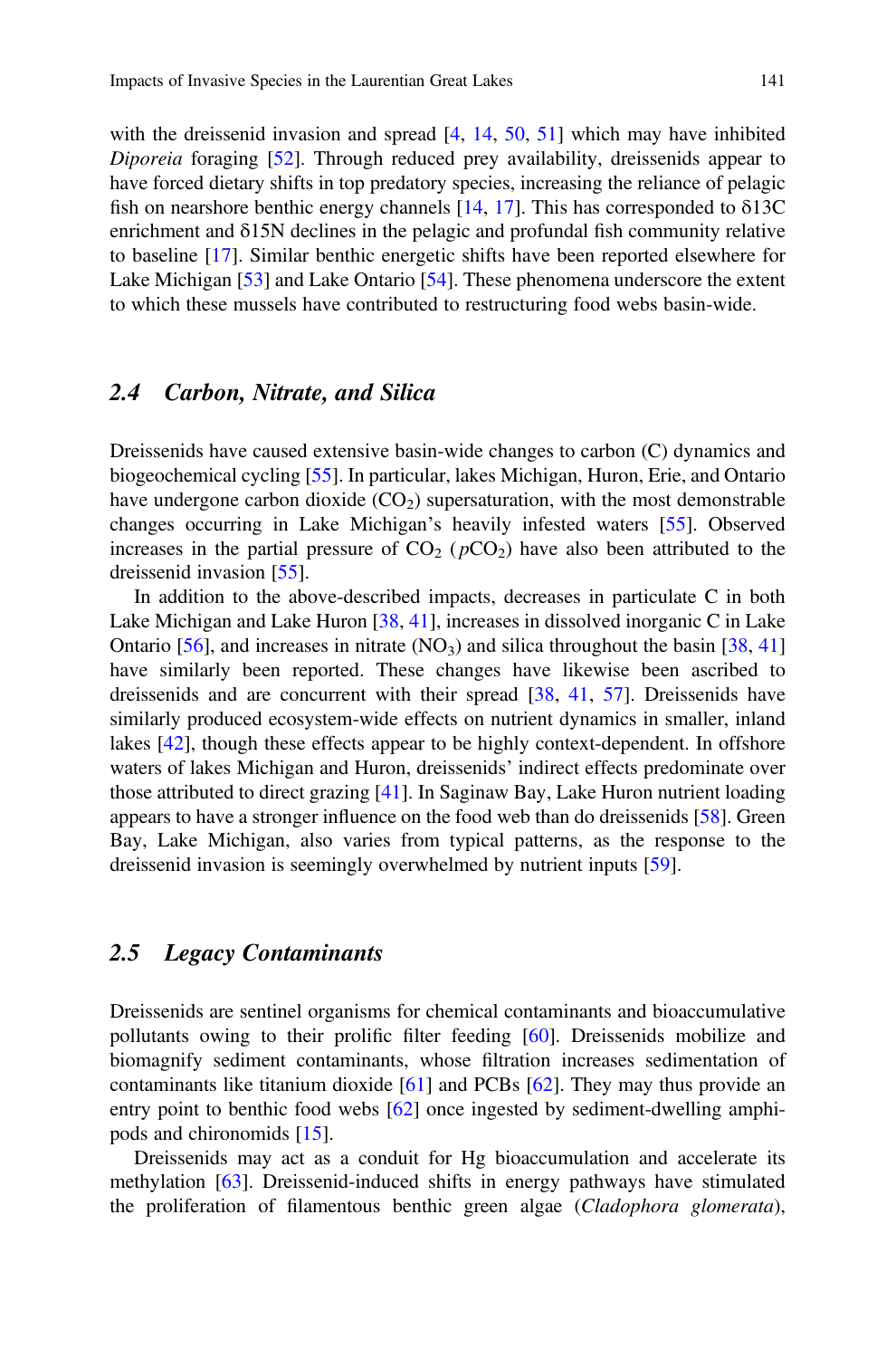whose growth is facilitated by dreissenid pseudofeces [64]. In Lake Michigan, the nearshore benthic zone supports dense dreissenid-Cladophora assemblages in which heightened levels of methylmercury (MeHg) are found [63]. Decaying mats of *Cladophora* support MeHg production  $[65, 66]$  and facilitate its entry into food webs [63]. Nearshore dreissenids that cohabit with and consume *Cladophora* harbor greater MeHg concentrations relative to offshore mussels [63]. In this way, dreissenids may act as a vector for MeHg bioaccumulation once consumed by top predators, which now disproportionally feed on prey in nearshore benthic regions [17]. By hindering offshore productivity and initiating declines in Diporeia populations, dreissenids may also contribute to truncated growth rates and higher Hg loads of top predatory fishes throughout the basin [14, 27, 53].

#### 3 Round Goby (Neogobius melanostomus)

#### 3.1 Overview

Non-indigenous fishes can have significant consequences to food web dynamics [67]. The invasive round goby (Neogobius melanostomus) is a striking example. The fish was first documented in the St. Clair River in 1990 [68]. By 1999, the species was well-established throughout the Great Lakes [69], whose proliferation appears to have been facilitated by zebra mussels introduced several years prior [70]. As the most abundant non-indigenous vertebrate in the Laurentian Great Lakes-St. Lawrence River basin [71], they have drawn concern over their long-term effects on ecosystem functioning [72]. Below we present an overview of their effects on stable isotopes and legacy contaminants.

#### 3.2 Stable Isotopes

Top predatory fish within the basin have flexibly responded to recent changes in prey availability. In the Great Lakes, round goby (Neogobius melanostomus) are heavily predated by piscivores, including brown trout (Salmo trutta) [73, 74], smallmouth bass (Micropterus dolomieu) [16], steelhead (Oncorhynchus mykiss) [75], burbot (Lota lota) [76], and lake trout (Salvelinus namaycush) [27, 73, 77]. Consequently, foraging patterns of top pelagic predators have shifted to exploit this abundant prey source. Diets of many fishes now include significant contributions from nearshore carbon energy sources in lakes Superior, Huron, and Ontario [27, 74, 77]. Given these dietary shifts, many predatory fishes have lower δ15N and higher δ13C values relative to pre-invasion scenarios [73]. Round goby (Neogobius melanostomus) has similarly become the dominant prey item for native benthic lake sturgeon (Acipenser fulvescens) in Lake Ontario. δ15N enrichment in sturgeon has been linked to the round goby introduction [78].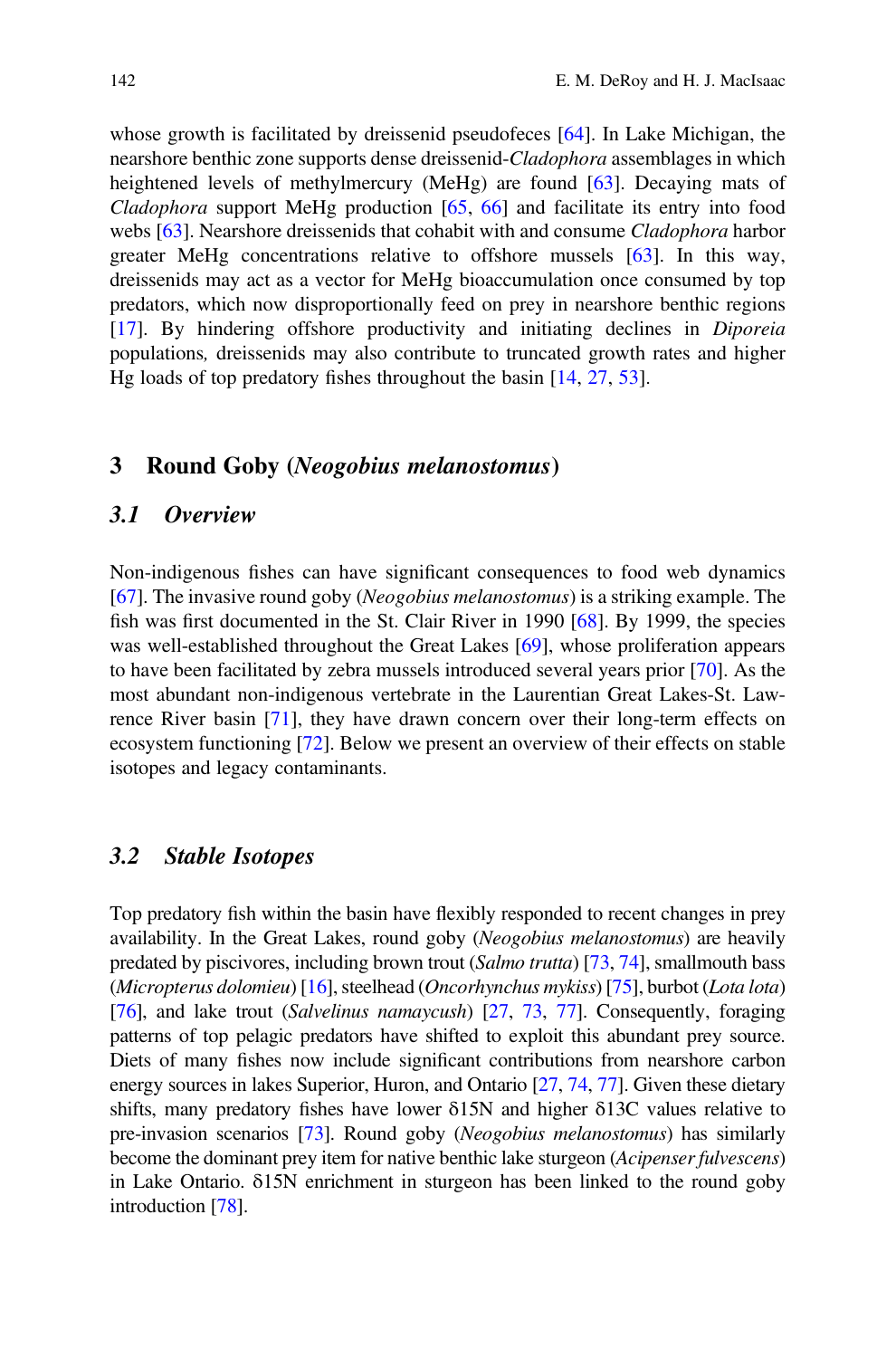### 3.3 Legacy Contaminants

Synchronized invasions of dreissenids and round goby (Neogobius melanostomus) have generated otherwise absent connections between benthic and pelagic food webs in the Great Lakes [79]. Round goby (Neogobius melanostomus) serves as a conduit for contaminant uptake and transfer via dreissenid consumption [73], the latter of which act as sentinels for contaminants (as described above). Together, these species have mobilized sequestered pollutants [62, 79] and precipitated changes in contaminant bioaccumulation in upper trophic levels [80]. More specifically, these species have engendered community-wide shifts in contaminant transfer toward the nearshore benthos [17, 27]. This shift has significant implications for fish contaminant burdens. In Lake Erie, round goby (Neogobius melanostomus) is the prominent prey for smallmouth bass [16]. This reliance is purported to drive increases in smallmouth bass polybrominated diphenyl ether (PBDE) levels in future years [79].

#### 3.3.1 Hg

Round goby (Neogobius melanostomus) is a strong vector for persistent contaminants such as Hg. Round goby (Neogobius melanostomus) and dreissenid mussels (Dreissena polymorpha and D. rostriformis bugensis) have collectively been associated with recent trend reversals in fish Hg concentrations within the basin [81]. For instance, total Hg concentrations in Lake Ontario walleye have remained constant over the past 40 years despite reduced contaminant emissions, due in part to food chain lengthening by invasive species [26]. Round goby (Neogobius melanostomus) has also been linked to elevated Hg levels in fish in lakes Huron [27], Michigan [53], and Erie [25]. Namely, the goby and dreissenid invasions into Lake Huron coincided with the collapse of prey populations  $[82, 83]$ . Top predatory fish subsequently relied on alternative sources of food – including gobies [27] – which contain lower energy density relative to their preferred prey [84]. This trend is particularly salient in lake trout, whose stunted growth rates and higher Hg concentrations have been linked to the round goby (Neogobius melanostomus) invasion across multiple lakes [4, 27, 53]. In Lake Michigan, increased lake trout Hg concentrations were reported following the round goby (Neogobius melanostomus) and dreissenid invasions [53]. These changes to Hg bioaccumulation manifested in light of decreased emissions over the period surveyed [85, 86]. In turn, these data indicate the disproportionally negative effect of invasive species on lake trout contaminant burdens [53].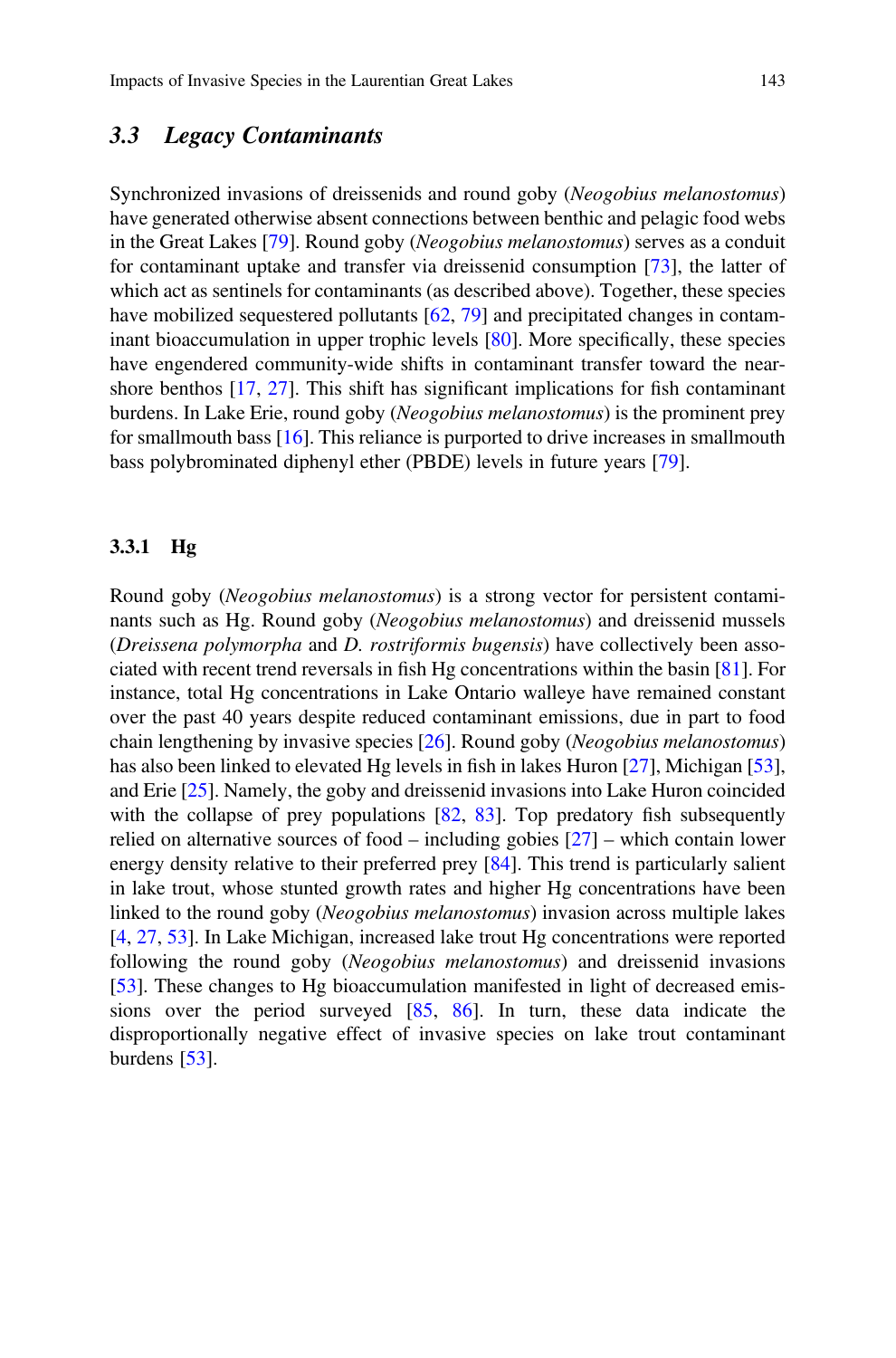# 4 Common Reed (Phragmites australis) and Cattail (Typha spp.)

#### 4.1 Overview

Great Lakes coastal wetlands provide essential ecosystem services [87], filtering nutrient-rich runoff prior to entering larger waterbodies [88]. They also serve as C sinks [89] given their high rates of primary production and slow decomposition [90]. These traits make wetlands highly susceptible to plant invasions [91] which are often aided by sediment and nutrient enrichment [4]. In recent years, Great Lakes wetlands have been subject to elevated nitrogen (N) inputs [92]. This has driven C accretion [93] and facilitated plant invasions [94–96]. Invasive plants are ubiquitous in Great Lakes coastal wetlands, dominating up to 70% of total vegetation cover [97]. The cattail (Typha spp.) and common reed (Phragmites australis, hereafter Phragmites) are presently two of the most successful invasive plants in North American wetlands [91].

Three cattail species are found in the Great Lakes: Typha latifolia, the European narrow leaf Typha angustifolia, and Typha  $\times$  glauca, wherein the latter two species are invasive  $[98-100]$ . Typha x glauca is a hybrid between native T. latifolia and introduced T. angustifolia [98] (hereafter, both invasive cattail species will collectively be referred to as invasive Typha). Invasive Typha is abundant throughout the Great Lakes [101]. Actively displacing native wetland communities, it comprises up to 50% of wetland area in Lake Ontario alone and dominates 13.5% total Great Lakes wetland area [97]. Typha has significant and well-documented negative effects on native plant diversity [95, 102], impacts that correlate positively with its stand age [102]. Highly dense Typha stands produce prodigious amounts of litter, which accumulate for decades following its invasion [103]. Among other effects, its high litter mass may imperil fish community diversity by stimulating anoxic conditions. In a Lake Michigan coastal wetland, Typha's recalcitrant litter led to reductions in fish abundance and diversity by reducing dissolved oxygen levels [104]. Typha's presence may also facilitate the establishment of other aquatic invasive plants [105], further extending the span of observed impacts.

*Phragmites* is one of the worst invasive species in North American wetlands [106], of which two strains are present in North America [107]. The invasive Eurasian strain is now ubiquitous throughout the Great Lakes [108] where it is particularly abundant in Lake St. Clair, Lake Huron, and Lake Michigan [4]. While the lower Great Lakes are at most immediate risk for further expansion, climate change will likely also increase susceptibility of the upper Great Lakes' coastal zones [109]. Phragmites is adept at colonizing nutrient-rich systems, effects of which are extensive. *Phragmites* negatively influences plant biodiversity [95] and threatens 25% of at-risk species in Ontario alone [110].

Relative to native species, *Phragmites* and *Typha* have greater aboveground biomass [96, 111, 112] and produce larger amounts of recalcitrant litter [95, 111]. They also have tremendous capacities for nutrient removal. Indeed, their larger relative sizes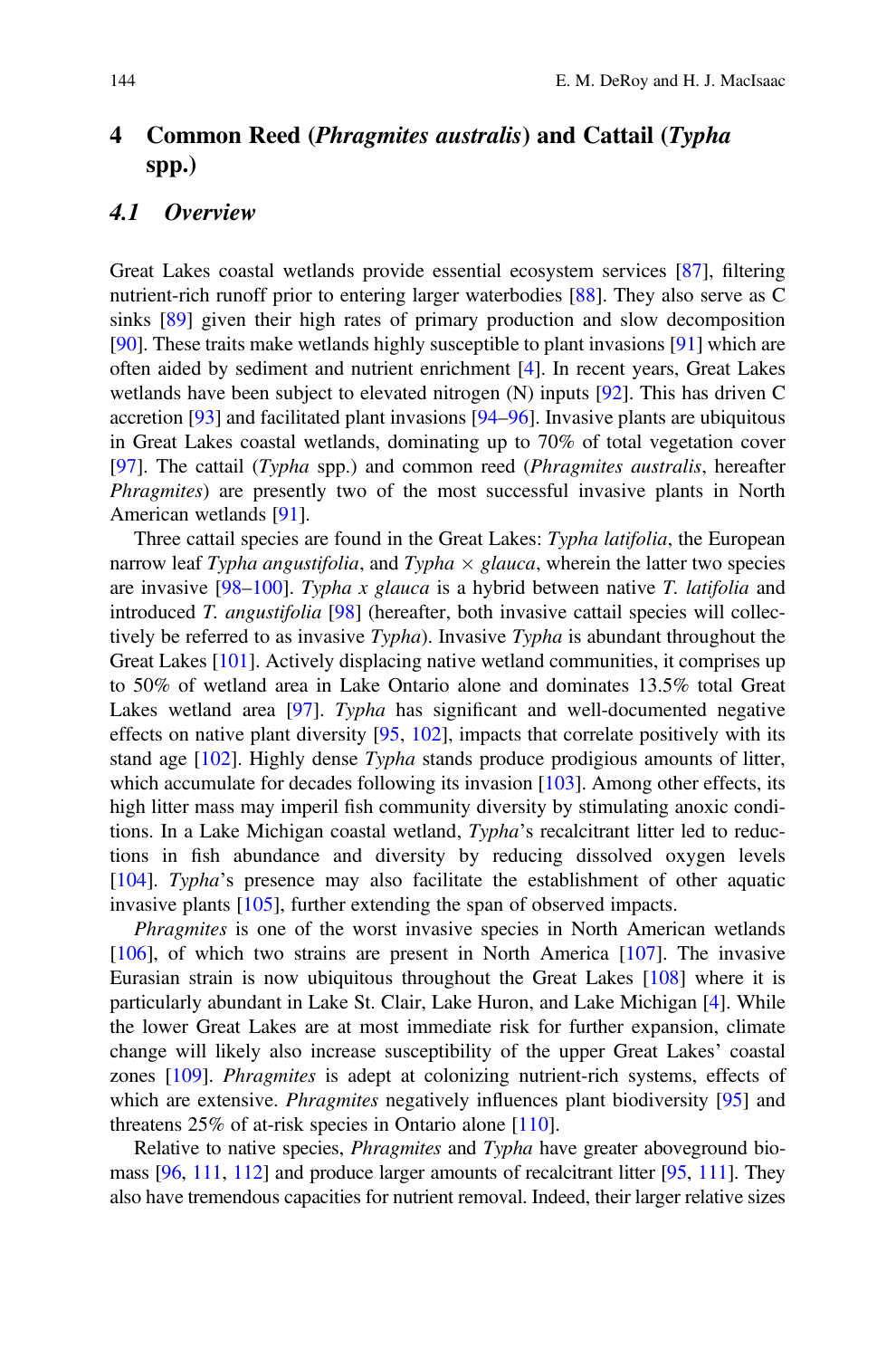may permit access to more resources and portend a competitive advantage relative to comparative natives [94, 113]. Below, we summarize their effects on N and C dynamics and their interactive effects with other anthropogenic stressors.

### 4.2 Nitrogen

Both invaders alter nutrient cycling regimes [94, 102], promoting greater N retention relative to native species [94, 112]. Typha increases inorganic N soil pools [103, 114]. Sites invaded by Typha often exhibit higher soil organic matter,  $NO<sub>3</sub>$ , and ammonium  $(NH_4^+)$  concentrations relative to native sites, as demonstrated in coastal wetlands abutting lakes Michigan and Huron [102, 114, 115]. Wetlands dominated by *Typha* also boast higher denitrification potentials relative to those dominated by native species [102]. These effects correlate positively with stand age [102]. Despite the ecosystem services Typha confers, benefits must be gauged against their strong negative effects and measured over time [102]. Indeed, Typha's positive ecosystem functions were temporally mediated in a Lake Michigan wetland [115]. Similar trade-offs between ecosystem services are likewise apparent for Phragmites [112].

Litter decomposition rates of common reed (*Phragmites australis*) and cattail (Typha spp.) are similar  $[116]$ . In two inland Michiganian lakes, the invasions of both plants increased organic matter storage and aboveground biomass N stocks [95]. While Phragmites' leaves have a higher N content relative to Typha, both plants had similar effects on N standing stocks in a Lake Erie coastal marsh [112]. Typha's slow-decomposing plant litter also appears to be disproportionately responsible for its impacts on ecosystem functioning [114]. Their litter increases inorganic N and N mineralization rates and has been implicated in the decline of native plant richness and abundance [114].

Interestingly,  $[117]$  found no difference in NO<sub>3</sub>, ammonia (NH<sub>3</sub>), soil organic matter, or denitrification potentials between inland Lake Michigan wetland areas dominated by invasive *Phragmites* relative its native counterpart. Despite these similarities, *Phragmites* growth in Lake Michigan wetlands was more positively correlated with nutrient availability – in particular, inorganic  $N \left[118\right]$  – a testament to its efficient resource use.

Both invaders are adapted to nutrient-rich habitats and interact synergistically with nutrient loading [4, 109, 119]. Ecosystem modelling suggests that nutrient loading fuels *Typha* dominance [119] and *Phragmites* presence [109]. However, nutrient effects on Phragmites distribution may be lake and context-specific [109, 118]. Notwithstanding potential context dependencies, this synergy suggests that a more nuanced management strategy – reduced external nutrient loading – may provide an attractive alternative to traditional herbicide management [119].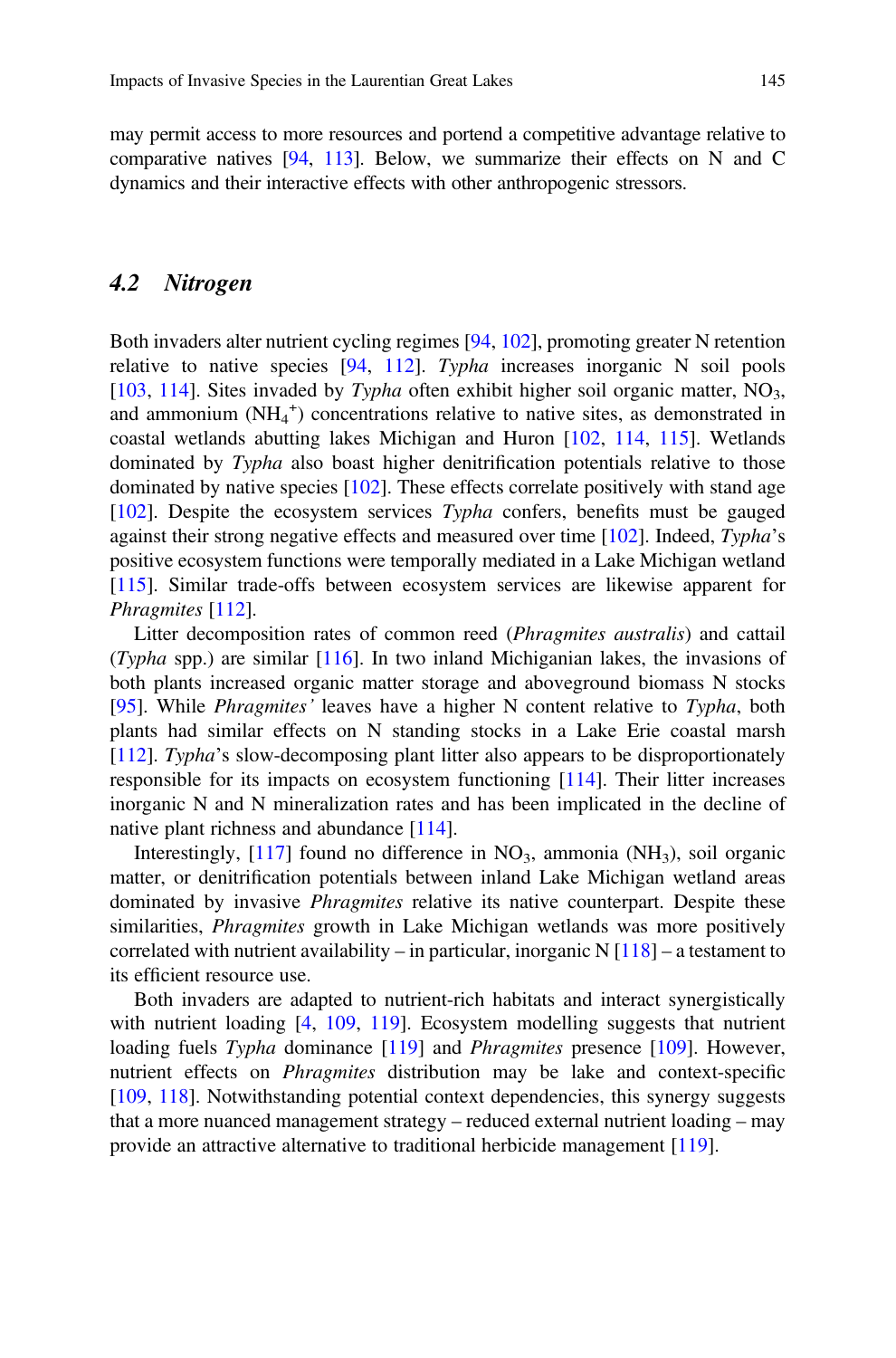## 4.3 Carbon

The dominance of both invaders is positively related to aboveground biomass and C standing stocks [95, 112]. Common reed (Phragmites australis) and cattail (Typha spp.) promote C accumulation in surface litter and soils [102, 111, 112, 116], even under low N levels [93]. In doing so, these invaders have the capacity to significantly alter the structure and function of coastal wetlands [93].

Together, these plants drive wetland C accretion through increased primary productivity [93]. Phragmites can affect C cycling through high rates of C assimilation [120] and net primary production [116]. These rates often exceed those of native meadow marsh [112]. Stemming from their greater maximum size, wetlands invaded by Phragmites may promote greater C storage relative to Typha [93]. Phragmites may also disproportionately alter wetland C budgets, whose sediment  $CO<sub>2</sub>$ release is greater than in Typha sediments [116]. Conversely, Typha monospecific stands have greater C mineralization rates and more labile soil organic matter relative to Phragmites [95]. Despite these disparities, effects on annual C stocks appear to be similar  $[112]$ . While *Phragmites* promoted greater C assimilation relative to native meadow marsh in a Lake Erie coastal marsh, assimilation rates and C stocks were equal to that of Typha [112].

Typha soil methane  $(CH_4)$  emissions are thrice that of native-dominated mesocosms, due in part to their greater aboveground biomass and productivity [111]. These emission rates also exceed that of Phragmites, which may reduce  $CH<sub>4</sub>$  emissions from sediments [116]. Importantly, nutrient loading may indirectly facilitate greater  $CH_4$  emissions by stimulating Typha productivity  $[111]$ , exacerbating the already high global warming potential of wetlands [121].

#### 5 Knowledge Gaps

In this chapter, we summarized recent research on several invasive species' effects on legacy contaminant, chemical, and nutrient dynamics in the Great Lakes basin. Disentangling invasive species' effects from the milieu of stressors with which they co-occur continues to be problematic. Several factors complicate cause-and-effect relationships. Other current and sometimes-synergistic anthropogenic stressors – such as nutrient loading – may obfuscate invasive species' relative effects [52, 93]. Modelling may offer one way to unravel ecosystem-level effects of invaders [52], and their application is encouraged.

Invasive species represent an unprecedented energy pathway. However, their influences on contaminant bioaccumulation and biomagnification require further study [27, 79]. Broad effects are difficult to infer given that contaminant trends are often system- and species-specific [122] and affected by among-year variability in fish contaminant loads [26]. Indeed, Hg concentrations may exhibit considerable spatiotemporal variation, both within and among trophic levels [24]. Concomitant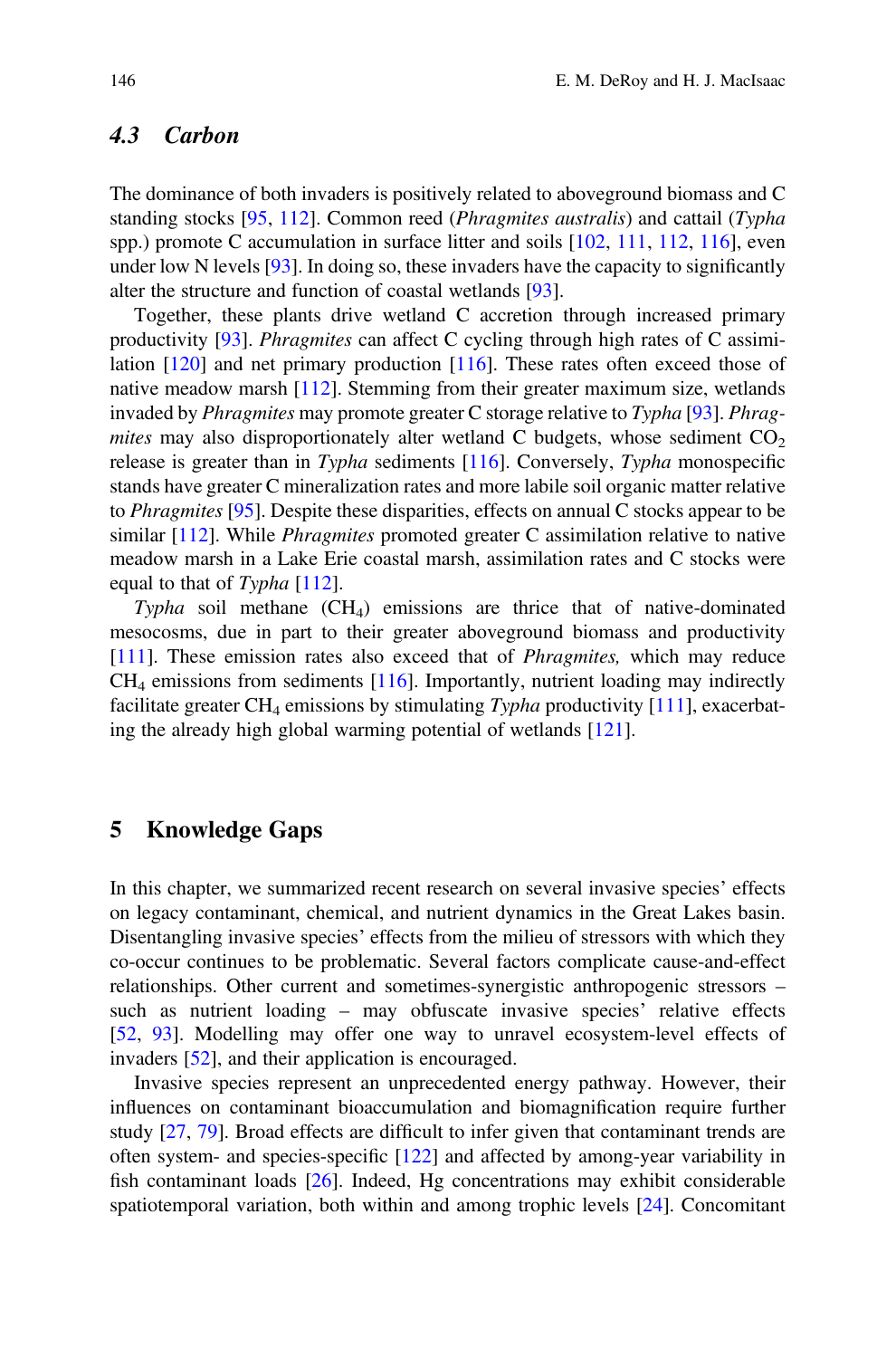stressors are also likely to influence legacy contaminant uptake and accumulation [24, 25]. To further complicate matters, the extent to which natives predate upon invasive species is context-dependent in smaller inland lakes [123]. These complexities may ultimately hinder causal inferences.

There is a pressing need for long-term, high-frequency, high-quality data to clarify the mechanisms of invasive species' impacts on nutrient and contaminant dynamics within the Great Lakes. Given high among-lake variability in contaminant patterns [24, 124], responses to invasive species are likely to vary between systems and spatially and temporally within a system [2, 51]. Differences in temporal resolution [38] and high inter-annual variation in time series data [52] can also obstruct clear trends by providing competing results. These context dependencies are similarly applicable in coastal wetlands [112], wherein impacts of invasive plants often only materialize over time  $[102]$ . Such system contingencies can have profound influences on the accurate quantification of invasive species' impacts. These context dependencies emphasize the importance of multi-lake, spatially resolved studies. However, this objective is complicated by the need for binational interagency laboratory cooperation. A coordinated binational strategy is imperative to effectively understand and manage invasive species' impacts throughout the basin. Unfortunately, binational regulations for the management of aquatic invasive species are currently lacking [125].

Data gaps compromise our ability to accurately estimate invasive species' effects on food web dynamics for even the most well-studied lakes [52]. For instance, invasive species' trophic roles are understudied in Lake Michigan, despite being a relatively data-rich waterbody [73]. Furthermore, the paucity of historical baseline diet information for nearshore native predators in Lake Michigan may impede understanding of invasive species' effects on ecosystem processes [73]. In Lake Erie, nutrient dynamics and phosphorous recycling also demand further study [19].

Our review revealed unequally distributed research efforts among our focal species. The recent literature is replete with studies on dreissenid mussels (Dreissena polymorpha and D. rostriformis bugensis), seemingly at the expense of other invaders. Despite their pivotal role in restructuring ecosystems, such biases may impede a holistic understanding of invasive species' impacts throughout the basin. Research foci within each indicator species also appeared skewed. Round goby (Neogobius melanostomus) and dreissenids have collectively shifted food web dynamics, whose impacts are inextricably linked [27, 70, 73, 79, 80]. While frequently reported in unison, future researchers should continue to unravel these species' relative and cumulative influences. Despite being the subject of considerable research, dreissenids' effects on C dynamics are largely unknown (but see [126]). Likewise, the way in which invasive plants influence C accretion – alone and through synergistic interactions with nutrient loading  $-$  is unclear [93]. The extent to which Typha and Phragmites affect nutrient cycling beyond N and C is also ill defined [112]. Collectively, these information gaps have cascading consequences for understanding broad implications of these species' invasions.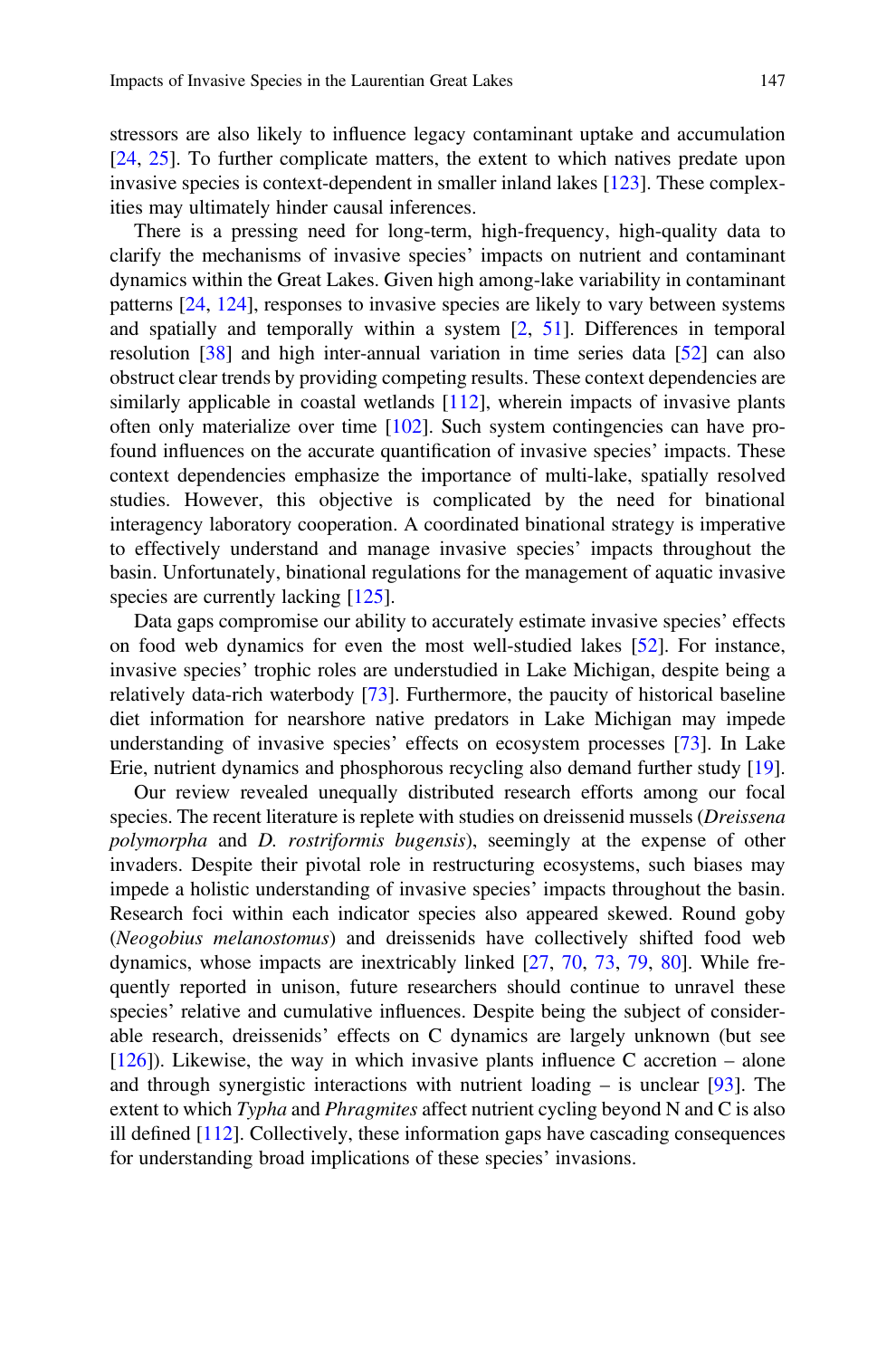## 6 Conclusion

The Great Lakes have experienced extensive invasive species-induced perturbations in their structure and function. Significant progress has been made over the past several years to understand the extent of these effects. Nevertheless, our review revealed several knowledge gaps, which may impede a comprehensive understanding of invasive species' impacts within the basin. Species' invasions require broad, coordinated approaches in their study and management. Despite recent developments, concerted efforts are essential to further unpack invasive species' ecosystemlevel effects on legacy contaminant, nutrient, and food web dynamics.

## **References**

- 1. Allan JD, McIntyre PB, Smith SDP, Halpern BS, Boyer GL, Buchsbaum A, Burton Jr GA, Campbell LM, Chadderton WL, Ciborowski JJH, Doran PJ, Eder T, Infante DM, Johnson LB, Joseph CA, Marino AL, Prusevich A, Read JG, Rose JB, Rutherford ES, Sowa SP, Steinman AD (2013) Joint analysis of stressors and ecosystem services to enhance restoration effectiveness. Proc Natl Acad Sci U S A 110:372–377. <https://doi.org/10.1073/pnas.1213841110>
- 2. Smith SDP, Bunnell DB, Burton Jr GA, Ciborowski JJH, Davidson AD, Dickinson CE, Eaton LA, Esselman PC, Evans MA, Kashian DR, Manning NF, McIntyre PB, Nalepa TF, Pérez-Fuentetaja A, Steinman AD, Uzarski DG, Allan JD (2019) Evidence for interactions among environmental stressors in the Laurentian Great Lakes. Ecol Indic 101:203–211. [https://doi.](https://doi.org/10.1016/j.ecolind.2019.01.010) [org/10.1016/j.ecolind.2019.01.010](https://doi.org/10.1016/j.ecolind.2019.01.010)
- 3. Ricciardi A, Hoopes MF, Marchetti MP, Lockwood JL (2013) Progress toward understanding the ecological impacts of nonnative species. Ecol Monogr 83:263–282. [https://doi.org/10.](https://doi.org/10.1890/13-0183.1) [1890/13-0183.1](https://doi.org/10.1890/13-0183.1)
- 4. Environment and Climate Change Canada (ECCC), U.S. Environmental Protection Agency (EPA) (2017) State of the Great Lakes 2017 Technical Report. Cat No. En161-3/1E-PDF. EPA 905-R-17-001
- 5. Ricciardi A, MacIsaac HJ (2000) Recent mass invasion of the North American Great Lakes by Ponto–Caspian species. Trends Ecol Evol 15:62–65. [https://doi.org/10.1016/S0169-5347\(99\)](https://doi.org/10.1016/S0169-5347(99)01745-0) [01745-0](https://doi.org/10.1016/S0169-5347(99)01745-0)
- 6. Ricciardi A (2006) Patterns of invasion in the Laurentian Great Lakes in relation to changes in vector activity. Divers Distrib 12:425–433. <https://doi.org/10.1111/j.1366-9516.2006.00262.x>
- 7. Rothlisberger JD, Finnoff DC, Cooke RM, Lodge DM (2012) Ship-borne nonindigenous species diminish Great Lakes ecosystem services. Ecosystems 15:462–476. [https://doi.org/](https://doi.org/10.1007/s1002) [10.1007/s1002](https://doi.org/10.1007/s1002)
- 8. Drake JM, Lodge DM (2007) Rate of species introductions in the great lakes via ships' ballast water and sediments. Can J Fish Aquat Sci 64:530–538
- 9. Ricciardi A (2001) Facilitative interactions among aquatic invaders: is an "invasional meltdown" occurring in the Great Lakes? Can J Fish Aquat Sci 58:2513–2525. [https://doi.org/10.](https://doi.org/10.1139/f01-178) [1139/f01-178](https://doi.org/10.1139/f01-178)
- 10. Simberloff D, Von Holle B (1999) Positive interactions of nonindigenous species: invasional meltdown? Biol Invasions 1:21–32. <https://doi.org/10.1023/A:1010086329619>
- 11. Ricciardi A, MacIsaac HJ (2011) Impacts of biological invasions on freshwater ecosystems. In: Richardson DM (ed) Fifty years of invasion ecology: the legacy of Charles Elton. Wiley-Blackwell, West Sussex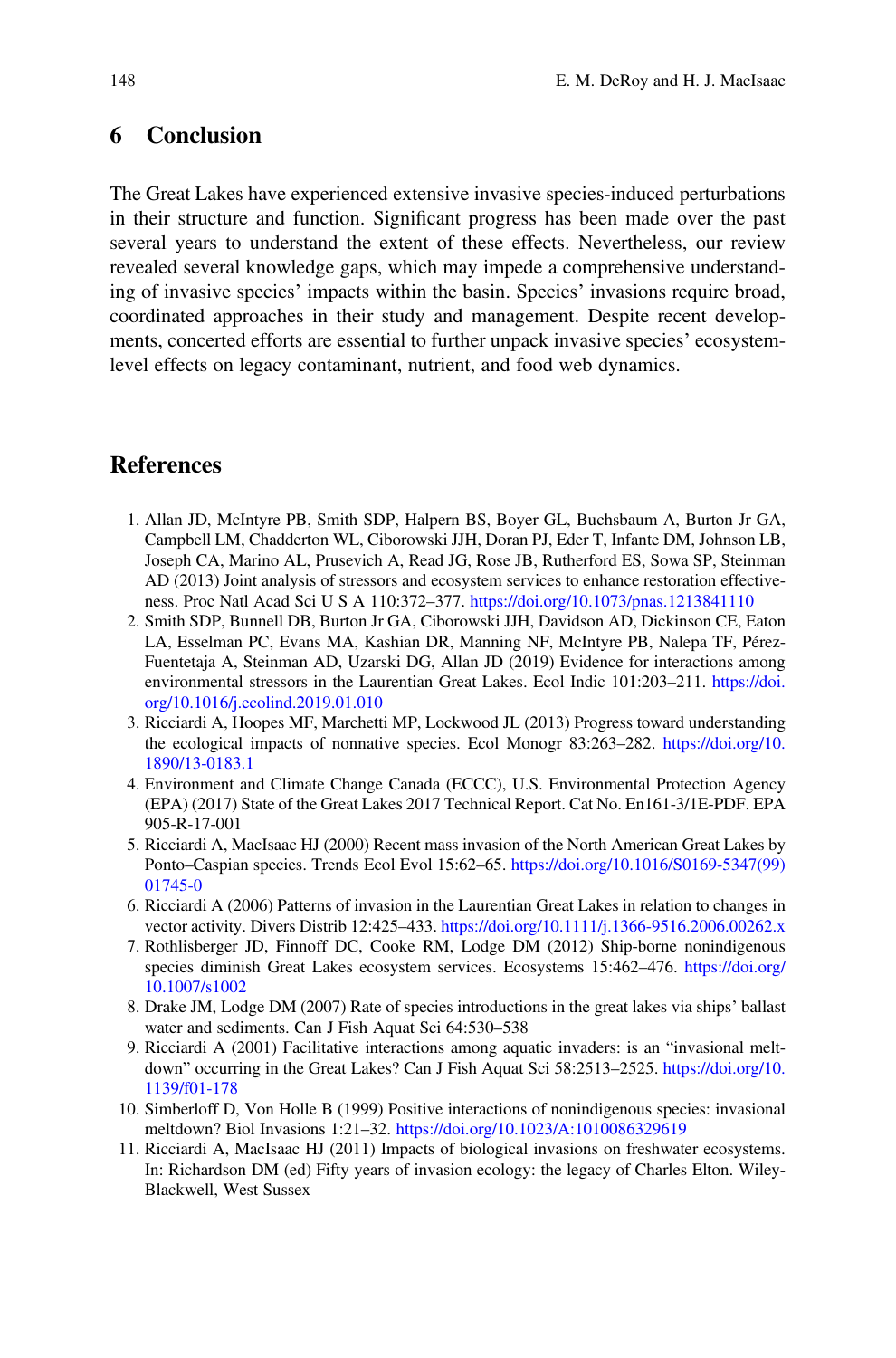- 12. MacIsaac HJ, Johansson ML (2017) Higher colonization pressure increases the risk of sustaining invasion by invasive non-indigenous species. Aquat Ecosyst Health 20:378–383. <https://doi.org/10.1080/14634988.2017.1393299>
- 13. Sturtevant RA, Mason DM, Rutherford ES, Elgin A, Lower E, Martinez F (2019) Recent history of nonindigenous species in the Laurentian Great Lakes; an update to Mills et al., 1993 (25 years later). J Great Lakes Res 45:1011–1035. <https://doi.org/10.1016/j.jglr.2019.09.002>
- 14. Madenjian CP, Bunnell DB, Warner DM, Pothoven SA, Fahnenstiel GL, Nalepa TF, Vanderploeg HA, Tsehaye I, Claramunt RM, Clark Jr RD (2015) Changes in the Lake Michigan food web following dreissenid mussel invasions: a synthesis. J Great Lakes Res 41(Suppl 3):217–231. <https://doi.org/10.1016/j.jglr.2015.08.009>
- 15. Pérez-Fuentetaja A, Mackintosh SA, Zimmerman LR, Clapsadl MD, Alaee M, Aga DS (2015) Trophic transfer of flame retardants (PBDEs) in the food web of Lake Erie. Can J Fish Aquat Sci 72:1886–1896. <https://doi.org/10.1139/cjfas-2015-0088>
- 16. Crane DP, Einhouse DW (2016) Changes in growth and diet of smallmouth bass following invasion of Lake Erie by the round goby. J Great Lakes Res 42:405–412. [https://doi.org/10.](https://doi.org/10.1016/j.jglr.2015.12.005) [1016/j.jglr.2015.12.005](https://doi.org/10.1016/j.jglr.2015.12.005)
- 17. Turschak BA, Bunnell D, Czesny S, Höök TO, Janssen J, Warner D, Bootsma HA (2014) Nearshore energy subsidies support Lake Michigan fishes and invertebrates following major changes in food web structure. Ecology 95:1243–1252. <https://doi.org/10.1890/13-0329.1>
- 18. Walsh JR, Carpenter SR, Vander Zanden MJ (2016) Invasive species triggers a massive loss of ecosystem services through a trophic cascade. Proc Natl Acad Sci U S A 113:201600366. <https://doi.org/10.1073/pnas.1600366113>
- 19. Ives JT, McMeans BC, McCann KS, Fisk AT, Johnson TB, Bunnell DB, Frank KT, Muir AM (2019) Food web structure and ecosystem function in the Laurentian Great Lakes – toward a conceptual model. Freshw Biol 64:1–23. <https://doi.org/10.1111/fwb.13203>
- 20. IJC (1972) Great Lakes water quality agreement with annexes and texts and terms of reference, between the United States and Canada, signed at Ottawa, April 15,1972. International Joint Commission, Windsor, ON
- 21. Maccoux MJ, Dove A, Backus SM, Dolan DM (2016) Total and soluble reactive phosphorus loadings to Lake Erie: a detailed accounting by year, basin, country and tributary. J Great Lakes Res 42:1151–1165. <https://doi.org/10.1016/j.jglr.2016.08.005>
- 22. Bunnell DB, Barbiero RP, Ludsin SA, Madenjian CP, Warren GJ, Dolan DM, Brenden TO, Briland R, Gorman OT, He JX, Johengen TH, Lantry BF, Lesht BM, Nalepa TF, Riley SC, Riseng CM, Treska TJ, Tsehaye I, Walsh MG, Warner DM, Weidel BC (2014) Changing ecosystem dynamics in the Laurentian Great Lakes: bottom-up and top-down regulation. Bioscience 64:26–39. <https://doi.org/10.1093/biosci/bit001>
- 23. Gandhi N, Tang RW, Bhavsar SP, Arhonditsis GB (2014) Fish mercury levels appear to be increasing lately: a report from 40 years of monitoring in the province of Ontario, Canada. Environ Sci Technol 48:5404–5414. <https://doi.org/10.1021/es403651x>
- 24. Blukacz-Richards EA, Visha A, Graham ML, McGoldrick DL, de Solla SR, Moore DJ, Arhonditsis GB (2017) Mercury levels in herring gulls and fish: 42 years of spatio-temporal trends in the Great Lakes. Chemosphere 172:476–487. [https://doi.org/10.1016/j.chemosphere.](https://doi.org/10.1016/j.chemosphere.2016.12.148) [2016.12.148](https://doi.org/10.1016/j.chemosphere.2016.12.148)
- 25. Zhou C, Cohen MD, Crimmins BA, Zhou H, Johnson TA, Hopke PK, Holsen TM (2017) Mercury temporal trends in top predator fish of the Laurentian Great Lakes from 2004 to 2015: are concentrations still decreasing? Environ Sci Technol 51:7386–7394. [https://doi.org/10.](https://doi.org/10.1021/acs.est.7b00982) [1021/acs.est.7b00982](https://doi.org/10.1021/acs.est.7b00982)
- 26. Visha A, Gandhi N, Bhavsar SP, Arhonditsis GB (2016) Guiding fish consumption advisories for Lake Ontario: a Bayesian hierarchical approach. J Great Lakes Res 42:70–82. [https://doi.](https://doi.org/10.1016/j.jglr.2015.11.005) [org/10.1016/j.jglr.2015.11.005](https://doi.org/10.1016/j.jglr.2015.11.005)
- 27. Omara M, Crimmins BS, Back RC, Hopke PK, Chang FC, Holsen TM (2015) Mercury biomagnification and contemporary food web dynamics in lakes superior and Huron. J Great Lakes Res 41:473–483. <https://doi.org/10.1016/j.jglr.2015.02.005>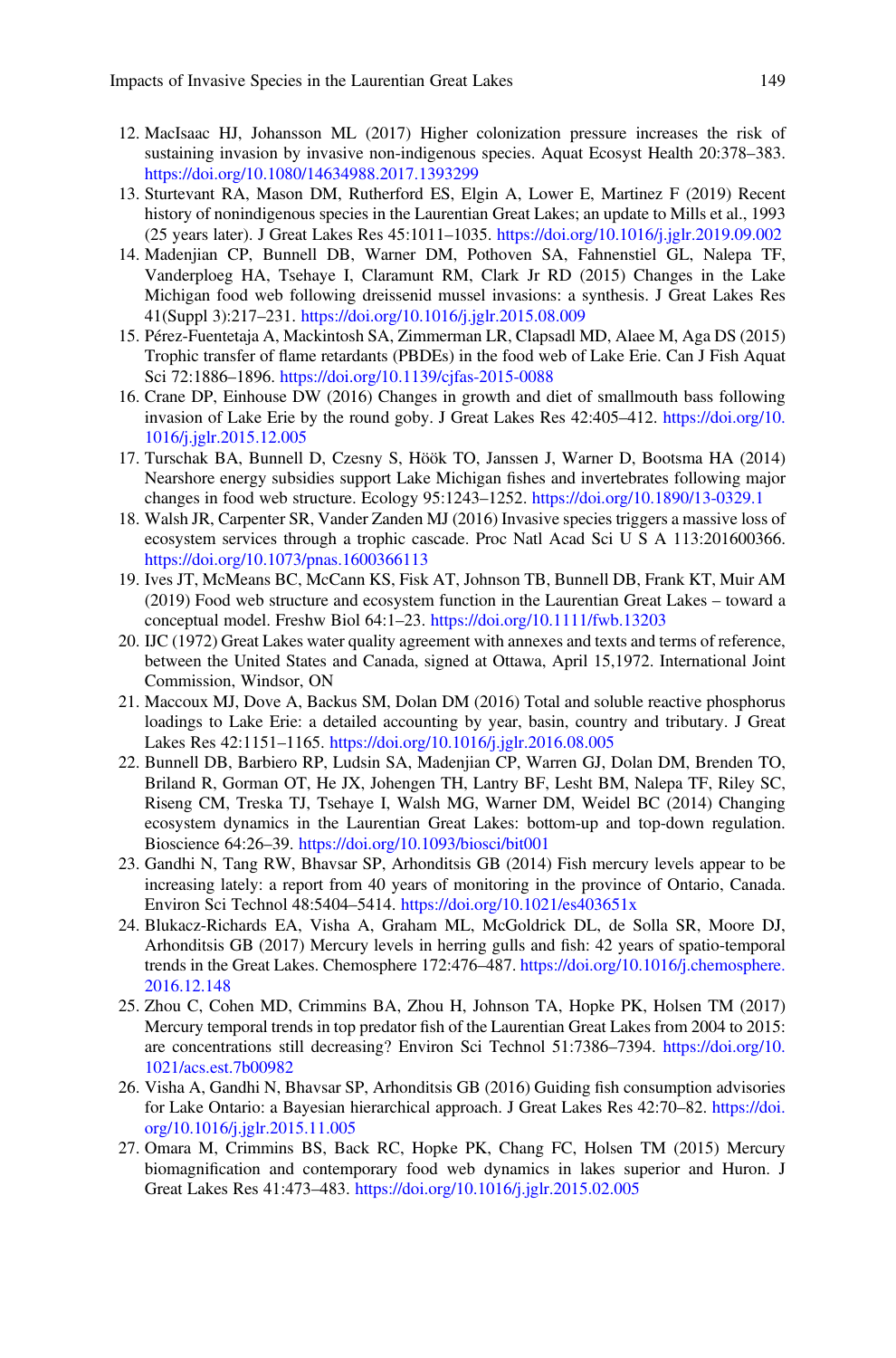- 28. Dove A, L'Italien S, Gilroy D (2009) Great Lakes surveillance program field methods manual. Water quality monitoring and surveillance. Environment Canada, Burlington, Ontario, Canada. Report No. WQMS09-001
- 29. McGoldrick DJ, Clark MG, Keir MJ, Backus SM, Malecki MM (2010) Canada's national aquatic biological specimen bank and database. J Great Lakes Res 36:393–398. [https://doi.org/](https://doi.org/10.1016/j.jglr.2010.02.011) [10.1016/j.jglr.2010.02.011](https://doi.org/10.1016/j.jglr.2010.02.011)
- 30. Gewurtz SB, Backus SM, Bhavsar SP, McGoldrick DJ, de Solla SR, Murphy EW (2011) Contaminant biomonitoring programs in the Great Lakes region: review of approaches and critical factors. Environ Rev 19:162e184. <https://doi.org/10.1139/a11-005>
- 31. Cornwell ER, Goyette JO, Sorichetti RJ, Allan DJ, Kashian DR, Sibley PK, Taylor WD, Trick CG (2015) Biological and chemical contaminants as drivers of change in the Great Lakes–St. Lawrence river basin. J Great Lakes Res 41:119–130. [https://doi.org/10.1016/j.jglr.2014.11.](https://doi.org/10.1016/j.jglr.2014.11.003) [003](https://doi.org/10.1016/j.jglr.2014.11.003)
- 32. Dolan DM, Chapra SC (2012) Great Lakes total phosphorus revisited: 1. Loading analysis and update (1994–2008). J Great Lakes Res 38:730–740. [https://doi.org/10.1016/j.jglr.2012.10.](https://doi.org/10.1016/j.jglr.2012.10.001) [001](https://doi.org/10.1016/j.jglr.2012.10.001)
- 33. Mckindles K, Frenken T, McKay RM, Bullerjahn GS (2020) Binational efforts addressing cyanobacterial harmful algal blooms in the Great Lakes. In: Crossman J, Weisener C (eds) Contaminants of the Great Lakes. The handbook of environmental chemistry, vol 30. Springer, Berlin
- 34. Carlton JT (2008) The zebra mussel Dreissena polymorpha found in North America in 1986 and 1987. J Great Lakes Res 34:770–773. <https://doi.org/10.3394/0380-1330-34.4.770>
- 35. May B, Marsden JE (1992) Genetic identification and implications of another invasive species of dreissenid mussel in the Great Lakes. Can J Fish Aquat Sci 49:1501–1506. [https://doi.org/](https://doi.org/10.1139/f92-166) [10.1139/f92-166](https://doi.org/10.1139/f92-166)
- 36. Smith SDP, McIntyre PB, Halpern BS, Cooke RM, Marino AL, Boyer GL, Buchsbaum A, Burton Jr GA, Campbell LM, Ciborowski JJH, Doran PJ, Infante DM, Johnson LB, Read JG, Rose JB, Rutherford ES, Steinman AD, Allan JD (2015) Rating impacts in a multi-stressor world: a quantitative assessment of 50 stressors affecting the Great Lakes. Ecol Appl 25:717–728. <https://doi.org/10.1890/14-0366.1>
- 37. Hecky RE, Smith RE, Barton DR, Guildford SJ, Taylor WD, Charlton MN, Howell T (2004) The nearshore phosphorus shunt: a consequence of ecosystem engineering by dreissenids in the Laurentian Great Lakes. Can J Fish Aquat Sci 61:1285–1293. [https://doi.org/10.1139/F04-](https://doi.org/10.1139/F04-065) [065](https://doi.org/10.1139/F04-065)
- 38. Engevold PM, Young EB, Sandgren CD, Berges JA (2015) Pressure from top and bottom: lower food web responses to changes in nutrient cycling and invasive species in western Lake Michigan. J Great Lakes Res 41(Supplement 3):86–94. [https://doi.org/10.1016/j.jglr.2015.04.](https://doi.org/10.1016/j.jglr.2015.04.015) [015](https://doi.org/10.1016/j.jglr.2015.04.015)
- 39. Mosley CM, Bootsma HA (2015) Phosphorus cycling and grazing by profunda quagga mussels in Lake Michigan. J Great Lakes Res 41:38–48. [https://doi.org/10.1016/j.jglr.2015.](https://doi.org/10.1016/j.jglr.2015.07.007) [07.007](https://doi.org/10.1016/j.jglr.2015.07.007)
- 40. Rowe MD, Anderson EJ, Vanderploeg HA, Pothoven SA, Elgin AK, Wang J, Yousef F (2017) Influence of invasive quagga mussels, phosphorus loads, and climate on spatial and temporal patterns of productivity in Lake Michigan: a biophysical modeling study. Limnol Oceanogr 62:2629–2649. <https://doi.org/10.1002/lno.10595>
- 41. Barbiero RP, Lesht BM, Warren GJ, Rudstam LG, Watkins JM, Reavie ED, Kovalenko KE, Karatayev AY (2018) A comparative examination of recent changes in nutrients and lower food web structure in Lake Michigan and Lake Huron. J Great Lakes Res 44:573–589. [https://](https://doi.org/10.1016/j.jglr.2018.05.012) [doi.org/10.1016/j.jglr.2018.05.012](https://doi.org/10.1016/j.jglr.2018.05.012)
- 42. Ozersky T, Evans DO, Ginn BK (2015) Invasive mussels modify the cycling, storage and distribution of nutrients and carbon in a large lake. Freshw Biol 60:827–843. [https://doi.org/](https://doi.org/10.1111/fwb.12537) [10.1111/fwb.12537](https://doi.org/10.1111/fwb.12537)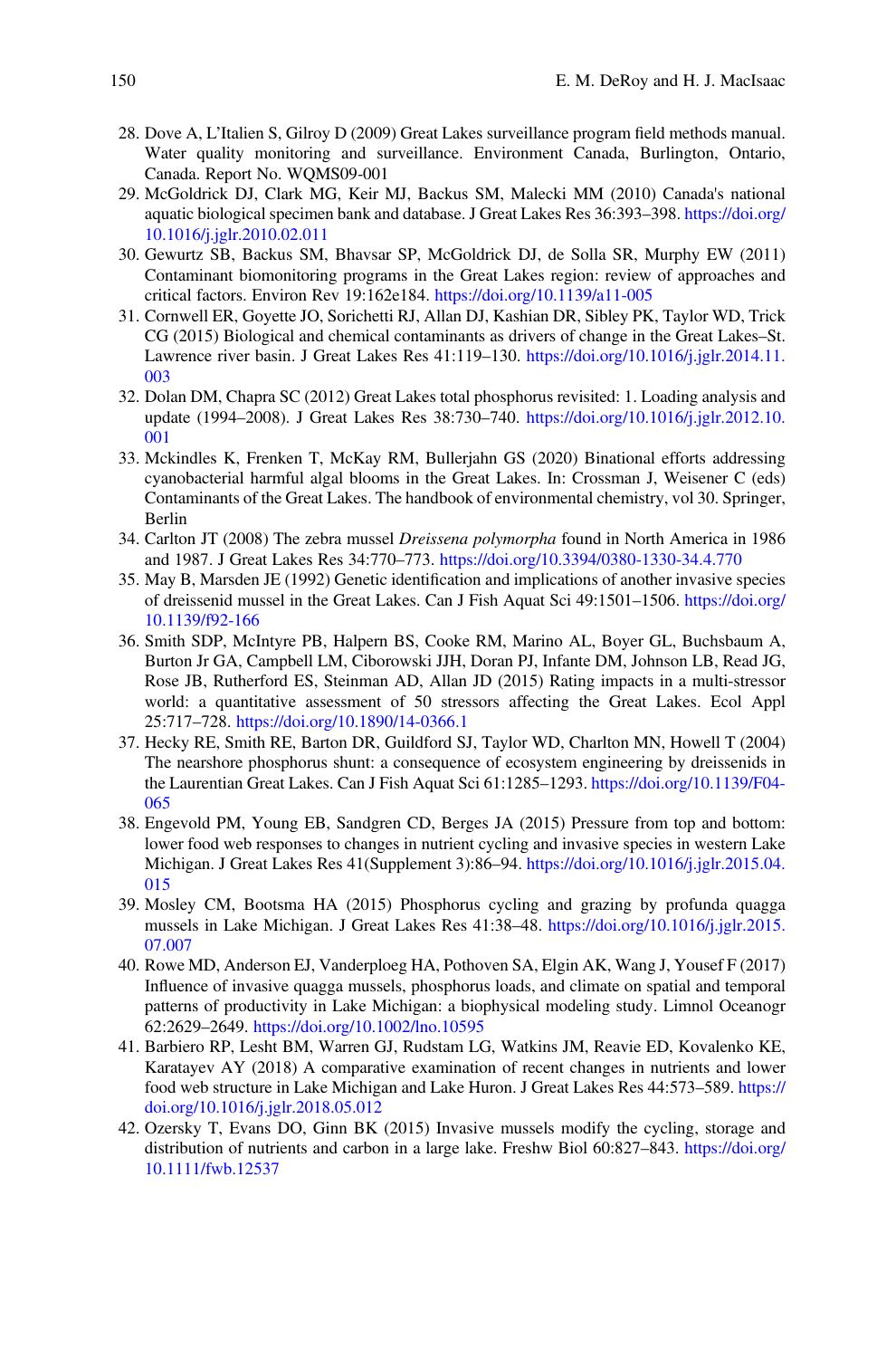- 43. Stadig MH, Collingsworth PD, Lesht BM, Höök TO (2019) Spatially heterogeneous trends in nearshore and offshore chlorophyll a concentrations in lakes Michigan and Huron (1998–2013). Freshwater Biol. <https://doi.org/10.1111/fwb.13430>
- 44. Rowe MD, Obenour DR, Nalepa TF, Vanderploeg HA, Yousef F, Kerfoot WC (2015) Mapping the spatial distribution of the biomass and filter-feeding effect of invasive dreissenid mussels on the winter-spring phytoplankton bloom in Lake Michigan. Freshw Biol 60:2270–2285. <https://doi.org/10.1111/fwb.12653>
- 45. Shimoda Y, Watson SB, Palmer ME, Koops MA, Mugalingam S, Morley A, Arhonditsis GB (2016) Delineation of the role of nutrient variability and dreissenids (Mollusca, Bivalvia) on phytoplankton dynamics in the Bay of Quinte, Ontario, Canada. Harmful Algae 55:121–136. <https://doi.org/10.1016/j.hal.2016.02.005>
- 46. Yousef F, Kerfoot WC, Shuchman R, Fahnenstiel G (2014) Bio-optical properties and primary production of Lake Michigan: insights from 13-years of SeaWiFS imagery. J Great Lakes Res 40:317–324. <https://doi.org/10.1016/j.jglr.2014.02.018>
- 47. Ransibrahmanakul V, Pittmam SJ, Pirhalla DE, Sheridan SC, Cameron CL, Barnes BB, Hu C, Shein K (2018) Linking weather patterns, water quality and invasive mussel distributions in the development and application of a water clarity index for the Great Lakes. In: 2018 IEEE international geoscience and remote sensing symposium, Feria Valencia, Spain, 22–27 July 2018
- 48. Baker DB, Confesor R, Ewing DE, Johnson LT, Kramer JW, Merryfield BJ (2014) Phosphorus loading to Lake Erie from the Maumee, Sandusky and Cuyahoga rivers: the importance of bioavailability. J Great Lakes Res 40:502–517. <https://doi.org/10.1016/j.jglr.2014.05.001>
- 49. Schmidt SN, Olden JD, Solomon CT, Vander Zanden MJ (2007) Quantitative approaches to the analysis of stable isotope food web data. Ecology 88:2793–2802. [https://doi.org/10.1890/](https://doi.org/10.1890/07-0121.1) [07-0121.1](https://doi.org/10.1890/07-0121.1)
- 50. Nalepa TF, Fanslow DL, Lang GA, Mabrey K, Rowe M (2014) Lake-wide benthic surveys in Lake Michigan in 1994-1995, 2005, and 2010: abundances of the amphipod Diporeia spp. and abundances and biomass of the mussels Dreissena polymorpha and Dreissena rostriformis bugensis. NOAA Technical Memorandum GLERL-164
- 51. Kovalenko KE, Reavie ED, Barbiero RP, Burlakova LE, Karatayev AY, Rudstam LG, Watkins JM (2018) Patterns of long-term dynamics of aquatic communities and water quality parameters in the Great Lakes: are they synchronized? J Great Lakes Res 44:660–669. [https://](https://doi.org/10.1016/j.jglr.2018.05.018) [doi.org/10.1016/j.jglr.2018.05.018](https://doi.org/10.1016/j.jglr.2018.05.018)
- 52. Rogers MW, Bunnell DB, Madenjian CP, Warner DM (2014) Lake Michigan offshore ecosystem structure and food web changes from 1987 to 2008. Can J Fish Aquat Sci 71:1072–1086. <https://doi.org/10.1139/cjfas-2013-0514>
- 53. Lepak RF, Hoffman JC, Janssen SE, Krabbenhoft DP, Ogorek JM, DeWild JF, Tate MT, Babiarz CL, Yin R, Murphy EW, Engstrom DR, Hurley JP (2019) Mercury source changes and food web shifts alter contamination signatures of predatory fish from Lake Michigan. Proc Natl Acad Sci U S A 116:23600–23608. <https://doi.org/10.1073/pnas.1907484116>
- 54. Paterson G, Rush SA, Arts MT, Drouillard KG, Haffner GD, Johnson TB, Lantry BF, Hebert CE, McGoldrick DJ, Backus SM, Fisk AT (2014) Ecological tracers reveal resource convergence among prey fish species in a large lake ecosystem. Freshw Biol 59:2150–2161. [https://](https://doi.org/10.1111/fwb.12418) [doi.org/10.1111/fwb.12418](https://doi.org/10.1111/fwb.12418)
- 55. Lin P, Guo L (2016) Do invasive quagga mussels alter  $CO<sub>2</sub>$  dynamics in the Laurentian Great Lakes? Sci Rep 6:39078. <https://doi.org/10.1038/srep39078>
- 56. Currie WJS, Frank MM (2015) Multivariate analysis of the 40 year project Quinte biogeochemistry dataset: water chemistry, physical characteristics, seston and climate. Canadian Manuscript Report of Fisheries and Aquatic Sciences 3125, Burlington, Canada
- 57. Dove A, Chapra SC (2015) Long-term trends of nutrients and trophic response variables for the Great Lakes. Limnol Oceanogr 60:696–721. <https://doi.org/10.1002/lno.10055>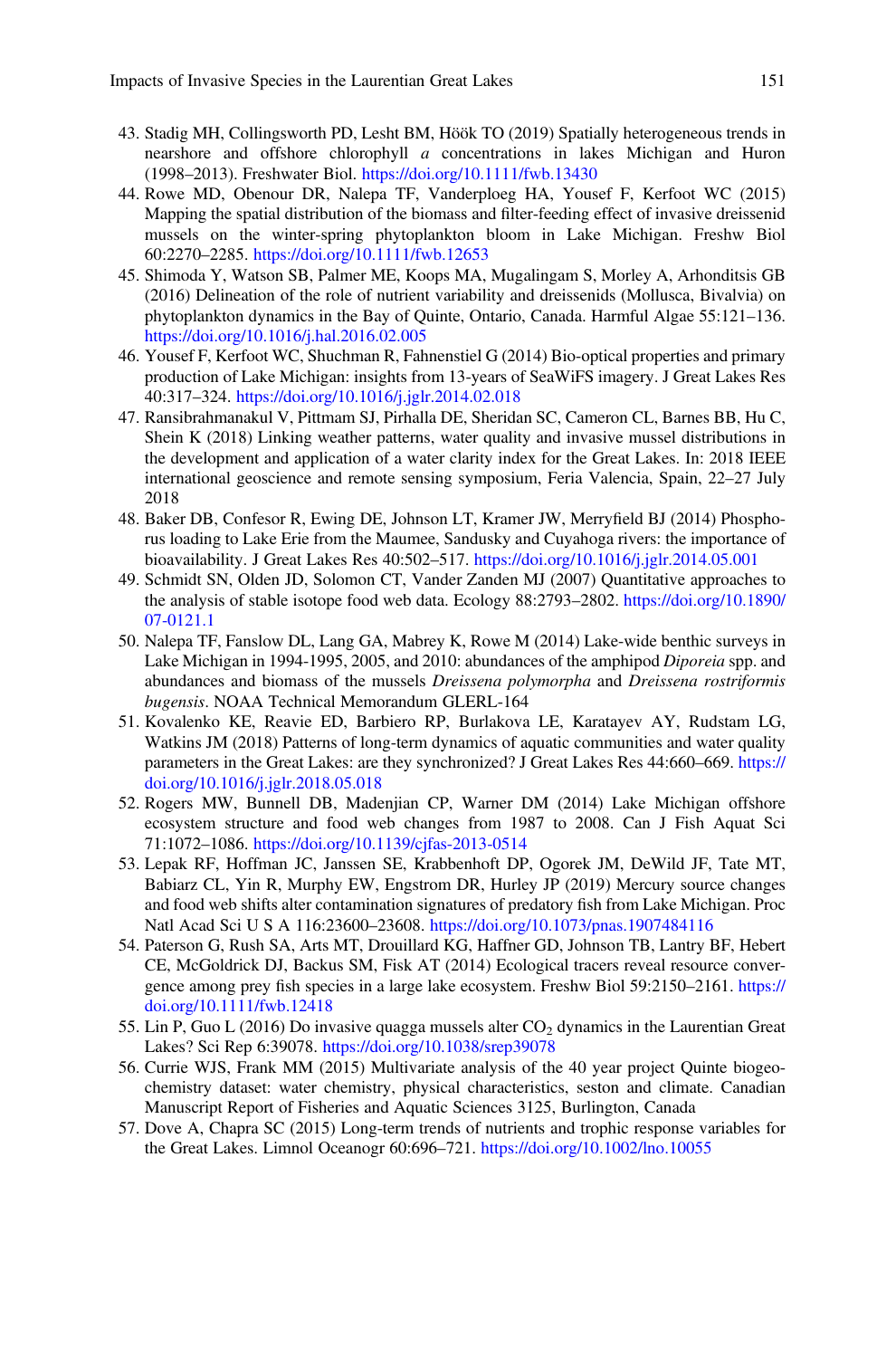- 58. Yu-Chun K, Adlerstein S, Rutherford E (2014) The relative impacts of nutrient loads and invasive species on a Great Lakes food web: an Ecopath with Ecosim analysis. J Great Lakes Res 40:35–52. <https://doi.org/10.1016/j.jglr.2014.01.010>
- 59. De Stasio B, Schrimpf M, Cornwell B (2014) Phytoplankton communities in Green Bay, Lake Michigan after invasion by dreissenid mussels: increased dominance by cyanobacteria. Diversity 6:681–704. <https://doi.org/10.3390/d6040681>
- 60. Kimbrough KL, Johnson WE, Jacob AP, Lauenstein GG (2013) Contaminant concentrations in Dreissenid mussels from the Laurentian Great Lakes. In: Nalepa TF, Schloesser DW (eds) Quagga and zebra mussels. CRC Press, Boca Raton
- 61. Larios AD, Pulicharla R, Brar SK, Cledón M (2018) Filter feeders increase sedimentation of titanium dioxide: the case of zebra mussels. Sci Total Environ 618:746–752. [https://doi.org/](https://doi.org/10.1016/j.scitotenv.2017.08.150) [10.1016/j.scitotenv.2017.08.150](https://doi.org/10.1016/j.scitotenv.2017.08.150)
- 62. Macksasitorn S, Janssen J, Gray KA (2015) PCBs refocused: correlation of PCB concentrations in Green Bay legacy sediments with adjacent lithophilic, invasive biota. J Great Lakes Res 41:215–221. <https://doi.org/10.1016/j.jglr.2014.12.021>
- 63. Lepak RF, Krabbenhoft DP, Ogorek JM, Tate MT, Bootsma HA, Hurley JP (2015) Influence of Cladophora-quagga mussel assemblages on nearshore methylmercury production in Lake Michigan. Environ Sci Technol 49:7606–7613. <https://doi.org/10.1021/es506253v>
- 64. Dayton AI, Auer MT, Atkinson JF (2014) Cladophora, mass transfer and the nearshore phosphorus shunt. J Great Lakes Res 40:790–799. <https://doi.org/10.1016/j.jglr.2014.05.010>
- 65. Olapade OA, Depas MM, Jensen ET, McLellan SL (2006) Microbial communities and fecal indicator bacteria associated with Cladophora mats on beach sites along Lake Michigan shores. Appl Environ Microbiol 72:1932–1938. [https://doi.org/10.1128/AEM.72.3.1932-](https://doi.org/10.1128/AEM.72.3.1932-1938.2006) [1938.2006](https://doi.org/10.1128/AEM.72.3.1932-1938.2006)
- 66. Gilmour CC, Elias DA, Kucken AM, Brown SD, Palumbo AV, Schadt CW, Wall JD (2011) Sulfate-reducing bacterium Desulfovibrio desulfuricans ND132 as a model for understanding bacterial mercury methylation. Appl Environ Microbiol 77:3938–3951. [https://doi.org/10.](https://doi.org/10.1128/AEM.02993-10) [1128/AEM.02993-10](https://doi.org/10.1128/AEM.02993-10)
- 67. Winemiller KO (1990) Spatial and temporal variation in tropical fish trophic networks. Ecol Monogr 60:331–367. <https://doi.org/10.2307/1943061>
- 68. Jude DJ, Reider RH, Smith GR (1992) Establishment of Gobiidae in the Great Lakes Basin. Can J Fish Aquat Sci 49:416–421. <https://doi.org/10.1139/f92-047>
- 69. Walsh MG, Dittman DE, O'Gorman R (2007) Occurrence and food habits of the round goby in the profundal zone of southwestern Lake Ontario. J Great Lakes Res 33:83–92. [https://doi.org/](https://doi.org/10.3394/0380-1330(2007)33[83:OAFHOT]2.0.CO;2) [10.3394/0380-1330\(2007\)33\[83:OAFHOT\]2.0.CO;2](https://doi.org/10.3394/0380-1330(2007)33[83:OAFHOT]2.0.CO;2)
- 70. Vanderploeg HA, Nalepa TN, Jude DJ, Mills EL, Holeck KT, Liebig JR, Grigorovich IA, Ojaveer H (2002) Dispersal and emerging ecological impacts of Ponto-Caspian species in the Laurentian Great Lakes. Can J Fish Aquat Sci 59:1209–1228. <https://doi.org/10.1139/f02-087>
- 71. Dopazo SN, Corkum LD, Mandrak NE (2008) Fish assemblages and environmental variables associated with gobiids in nearshore areas of the lower Great Lakes. J Great Lakes Res 34:450–460
- 72. Kornis MS, Mercado-Silva N, Vander Zanden MJ (2012) Twenty years of invasion: a review of round goby Neogobius melanostomus biology, spread and ecological implications. J Fish Biol 80:235–285. <https://doi.org/10.1111/j.1095-8649.2011.03157.x>
- 73. Turschak BA, Bootsma HA (2015) Lake Michigan trophic structure as revealed by stable C and N isotopes. J Great Lakes Res 41:185–196. <https://doi.org/10.1016/j.jglr.2015.04.004>
- 74. Mumby JA, Larocque SM, Johnson TB, Stewart TJ, Fitzsimons JD, Weidel BC, Walsh MG, Lantry JR, Yuille MJ, Fisk AT (2018) Diet and trophic niche space and overlap of Lake Ontario salmonid species using stable isotopes and stomach contents. J Great Lakes Res 44:1383–1392. <https://doi.org/10.1016/j.jglr.2018.08.009>
- 75. Roseman EF, Schaeffer JS, Bright E, Fielder DG (2014) Angler-caught piscivore diets reflect fish community changes in Lake Huron. Trans Am Fish Soc 143:1419–1433. [https://doi.org/](https://doi.org/10.1080/00028487.2014.945659) [10.1080/00028487.2014.945659](https://doi.org/10.1080/00028487.2014.945659)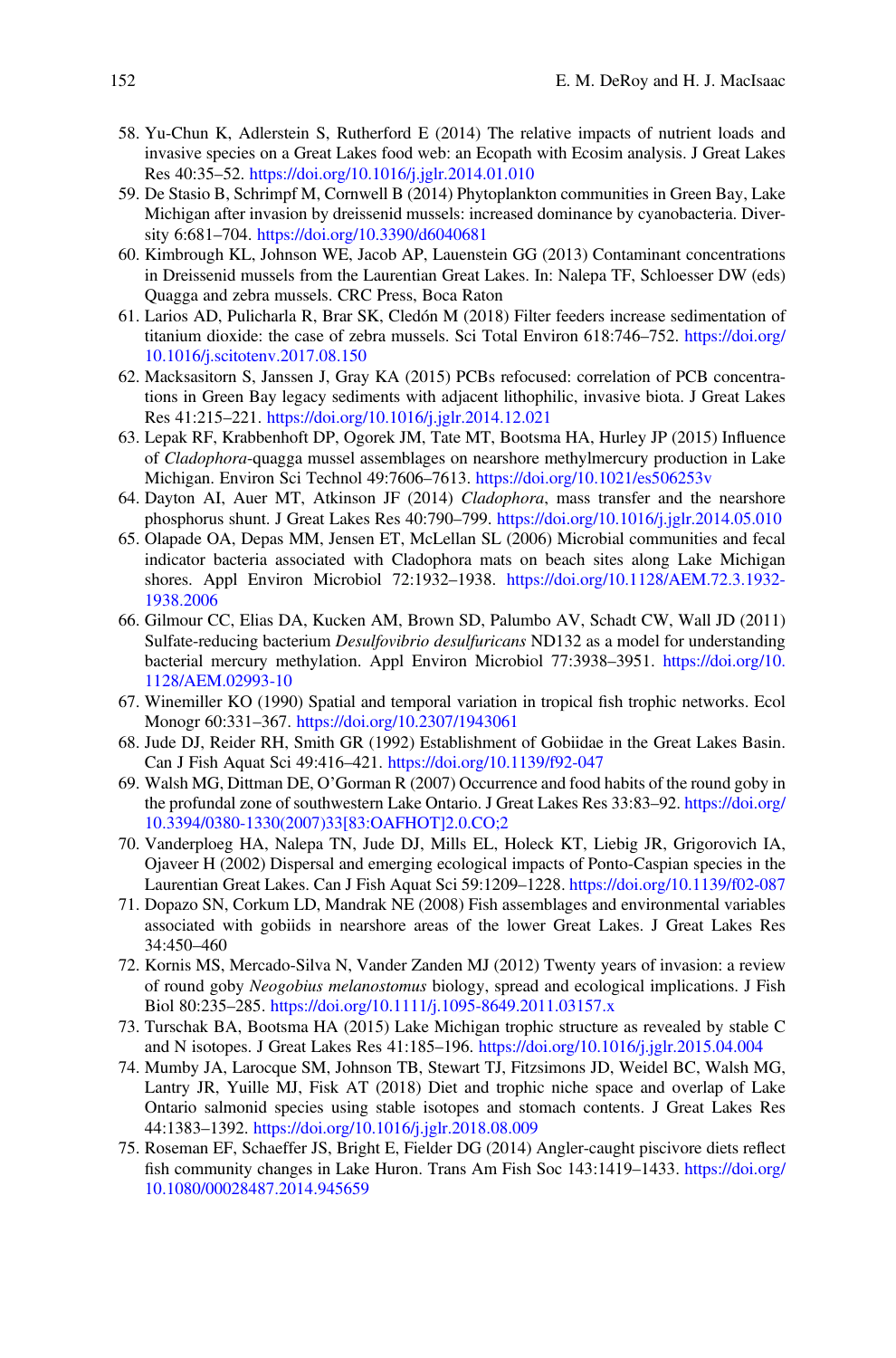- 76. Hares CJ, Jonas JL, Leonard JB (2015) Diet analysis of burbot (Lota lota) from eastern Lake Michigan: 1996–2012. Hydrobiologia 757:89–99. [https://doi.org/10.1007/s10750-015-2297](https://doi.org/10.1007/s10750-015-2297-y) [y](https://doi.org/10.1007/s10750-015-2297-y)
- 77. Colborne SF, Rush SA, Paterson G, Johnson TB, Lantry BF, Fisk AT (2016) Estimates of lake trout (Salvelinus namaycush) diet in Lake Ontario using two and three isotope mixing models. J Great Lakes Res 42:695–702. <https://doi.org/10.1016/j.jglr.2016.03.010>
- 78. Jacobs GR, Bruestle EL, Hussey A, Gorsky D, Fisk AT (2017) Invasive species alter ontogenetic shifts in the trophic ecology of Lake Sturgeon (Acipenser fulvescens) in the Niagara River and Lake Ontario. Biol Invasions 19:1533–1546. [https://doi.org/10.1007/](https://doi.org/10.1007/s10530-017-1376-6) [s10530-017-1376-6](https://doi.org/10.1007/s10530-017-1376-6)
- 79. Wallace JS, Blersch DM (2015) Dynamic modeling predicts continued bioaccumulation of polybrominated diphenyl ethers (PBDEs) in smallmouth bass (Micropterus dolomiu) post phase-out due to invasive prey and shifts in predation. Environ Pollut 206:289–297. [https://](https://doi.org/10.1016/j.envpol.2015.07.023) [doi.org/10.1016/j.envpol.2015.07.023](https://doi.org/10.1016/j.envpol.2015.07.023)
- 80. Hogan LS, Marschall E, Folt C, Stein RA (2007) How non-native species in Lake Erie influence trophic transfer of mercury and lead to top predators. J Great Lakes Res 33:46–61. [https://doi.org/10.3394/0380-1330\(2007\)33\[46:HNSILE\]2.0.CO;2](https://doi.org/10.3394/0380-1330(2007)33[46:HNSILE]2.0.CO;2)
- 81. Visha A, Gandhi N, Bhavsar SP, Arhonditsis GB (2018) Assessing mercury contamination patterns of fish communities in the Laurentian Great Lakes: a Bayesian perspective. Environ Pollut 243:777–789. <https://doi.org/10.1016/j.envpol.2018.07.070>
- 82. Schaeffer JS, Bowen A, Thomas M, French JRP, Curtis GL (2005) Invasion history, proliferation, and offshore diet of the round goby *Neogobius melanostomus* in western Lake Huron, USA. J Great Lakes Res 31:414–425. [https://doi.org/10.1016/S0380-1330\(05\)70273-2](https://doi.org/10.1016/S0380-1330(05)70273-2)
- 83. Nalepa TF, Fanslow DL, Pothoven SA, Foley AJ, Lang GA (2007) Long-term trends in benthic macroinvertebrate populations in Lake Huron over the past four decades. J Great Lakes Res 33:421–436. [https://doi.org/10.3394/0380-1330\(2007\)33\[421:LTIBMP\]2.0.CO;2](https://doi.org/10.3394/0380-1330(2007)33[421:LTIBMP]2.0.CO;2)
- 84. Johnson TB, Bunnell DB, Knight CT (2005) A potential new energy pathway in Central Lake Erie: the round goby connection. J Great Lakes Res 31:238–251. [https://doi.org/10.1016/](https://doi.org/10.1016/S0380-1330(05)70317-8) [S0380-1330\(05\)70317-8](https://doi.org/10.1016/S0380-1330(05)70317-8)
- 85. Schmeltz D, Evers DC, Driscoll CT, Artz R, Cohen M, Gay D, Haeuber R, Krabbenhoft DP, Mason R, Morris K, Wiener JG (2011) MercNet: a national monitoring network to assess responses to changing mercury emissions in the United States. Ecotoxicology 20:1713–1725. <https://doi.org/10.1007/s10646-011-0756-4>
- 86. Risch MR, Kenski DM, Gay DA (2014) A Great Lakes atmospheric mercury monitoring network: evaluation and design. Atmos Environ 85:109–122. [https://doi.org/10.1016/j.](https://doi.org/10.1016/j.atmosenv.2013.11.050) [atmosenv.2013.11.050](https://doi.org/10.1016/j.atmosenv.2013.11.050)
- 87. Sierszen ME, Morrice JA, Trebitz AS, Hoffman JC (2012) A review of selected ecosystem services provided by coastal wetlands of the Laurentian Great Lakes. Aquat Ecosyst Health 15:92–106. <https://doi.org/10.1080/14634988.2011.624970>
- 88. McClain ME, Boyer EW, Dent CL, Gergel SE, Grimm NB, Groffman PM, Hart SC, Harvey JW, Johnston CA, Mayorga E, McDowell WH, Pinay G (2003) Biogeochemical hot spots and hot moments at the interface of terrestrial and aquatic ecosystems. Ecosystems 6:301–312. <https://doi.org/10.1007/s10021-003-0161-9>
- 89. Euliss NH, Gleason RA, Olness A, McDougal RL, Murkin HR, Robarts RD, Bourbonniere RA, Warner BG (2006) North American prairie wetlands are important non-forested landbased carbon storage sites. Sci Total Environ 361:179–188. [https://doi.org/10.1016/j.](https://doi.org/10.1016/j.scitotenv.2005.06.007) [scitotenv.2005.06.007](https://doi.org/10.1016/j.scitotenv.2005.06.007)
- 90. Fennessy MS, Wardrop DH, Moon JB, Wilson S, Craft C (2018) Soil carbon sequestration in freshwater wetlands varies across a gradient of ecological condition and by ecoregion. Ecol Eng 114:129–136. <https://doi.org/10.1016/j.ecoleng.2017.09.013>
- 91. Zedler JB, Kercher S (2004) Causes and consequences of invasive plants in wetlands: opportunities, opportunists, and outcomes. Crit Rev Plant Sci 23:431–452. [https://doi.org/](https://doi.org/10.1080/07352680490514673) [10.1080/07352680490514673](https://doi.org/10.1080/07352680490514673)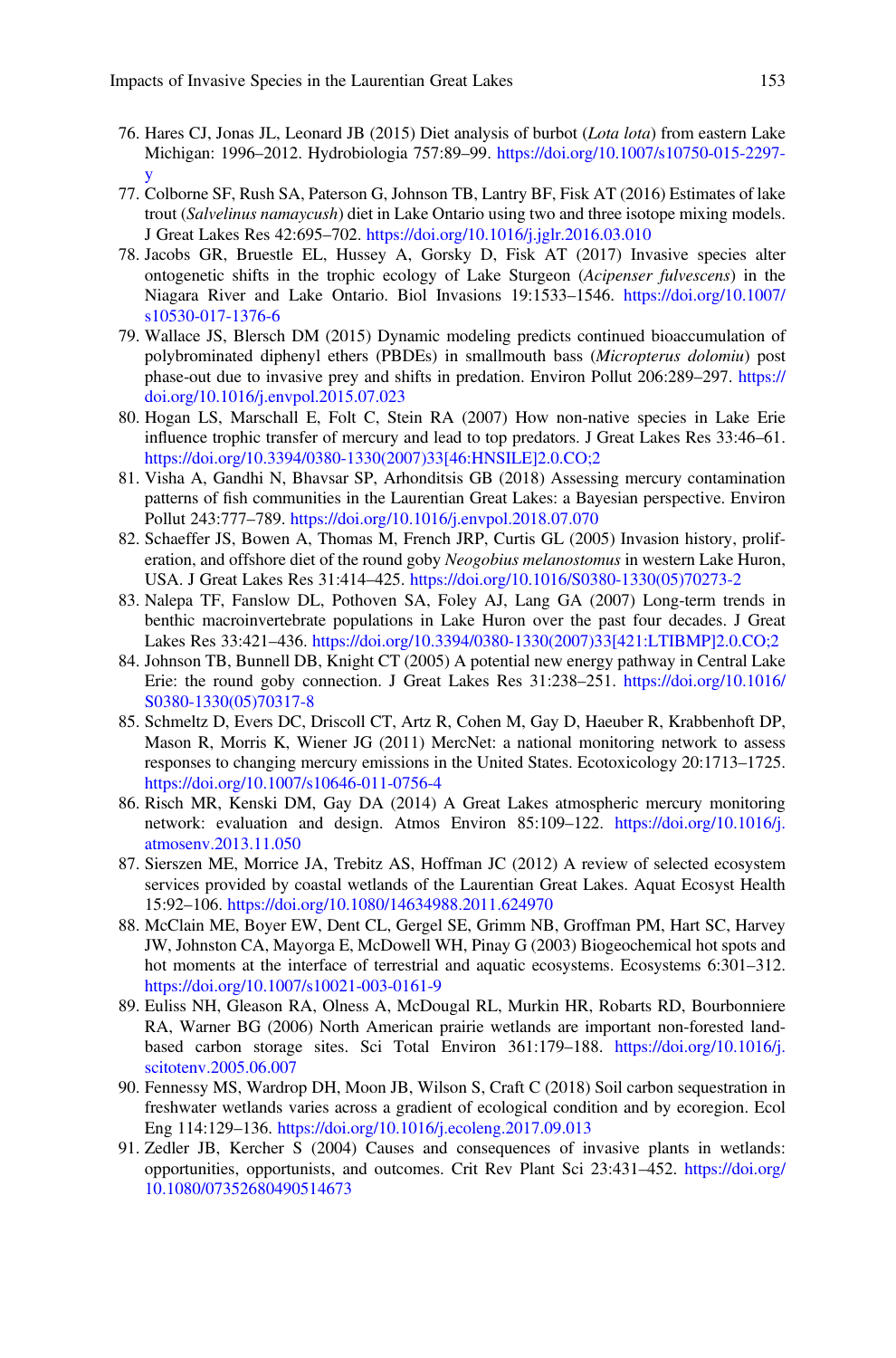- 92. Galloway JN, Townsend AR, Erisman JW, Bekunda M, Cai Z, Freney JR, Martinelli LA, Seitzinger SP, Sutton MA (2008) Transformation of the nitrogen cycle: recent trends, questions, and potential solutions. Science 320:889–892. <https://doi.org/10.1126/science.1136674>
- 93. Martina J, Currie WS, Goldberg DE, Elgersma KE (2016) Nitrogen loading leads to increased carbon accretion in both invaded and uninvaded coastal wetlands. Ecosphere 7:e01459. [https://](https://doi.org/10.1002/ec2.1459) [doi.org/10.1002/ec2.1459](https://doi.org/10.1002/ec2.1459)
- 94. Currie WS, Goldberg DE, Martina J, Wildova R, Farrer E, Elgersma KJ (2014) Emergence of nutrient-cycling feedbacks related to plant size and invasion success in a wetland community– ecosystem model. Ecol Model 282:69–82. <https://doi.org/10.1016/j.ecolmodel.2014.01.010>
- 95. Martina JP, Hamilton SK, Turetsky MR, Phillippo CJ (2014) Organic matter stocks increase with degree of invasion in temperate inland wetlands. Plant and Soil 385:107–123. [https://doi.](https://doi.org/10.1007/s11104-014-2211-9) [org/10.1007/s11104-014-2211-9](https://doi.org/10.1007/s11104-014-2211-9)
- 96. Frevola DM, Hovick SM (2019) The independent effects of nutrient enrichment and pulsed nutrient delivery on a common wetland invader and its native conspecific. Oecologia 191:447–460. <https://doi.org/10.1007/s00442-019-04493-y>
- 97. Carson BD, Lishawa SC, Tuchman NC, Monks AM, Lawrence BA, Albert DA (2018) Harvesting invasive plants to reduce nutrient loads and produce bioenergy: an assessment of Great Lakes coastal wetlands. Ecosphere 9:e02320. <https://doi.org/10.1002/ecs2.2320>
- 98. Grace JB, Harrison JS (1986) The biology of Canadian weeds. 73. Typha latifolia L., Typha angustifolia L. and Typha x glauca Godr. Can J Plant Sci 66:361–379. [https://doi.org/10.4141/](https://doi.org/10.4141/cjps86-051) cips86-051
- 99. Galatowitsch SM, Anderson NO, Ascher PD (1999) Invasiveness in wetland plants in temperate North America. Wetlands 19:733–755. <https://doi.org/10.1007/BF03161781>
- 100. Ciotir C, Kirk H, Row JR, Freeland JR (2013) Intercontinental dispersal of Typha angustifolia and T. latifolia between Europe and North America has implications for Typha invasions. Biol Invasions 15:1377–1390. <https://doi.org/10.1007/s10530-012-0377-8>
- 101. Freeland J, Ciotir C, Kirk H (2013) Regional differences in the abundance of native, introduced, and hybrid Typha spp. in northeastern North America influence wetland invasions. Biol Invasions 15:2651–2665. <https://doi.org/10.1007/s10530-013-0481-4>
- 102. Lishawa SC, Jankowski K, Geddes P, Larkin DJ, Monks AM, Tuchman NC (2014) Denitrification in a Laurentian Great Lakes coastal wetland invaded by hybrid cattail  $(Typha x)$ glauca). Aquat Sci 76:483-495. <https://doi.org/10.1007/s00027-014-0348-5>
- 103. Lishawa SC, Carson BD, Brandt JS, Tallant JM, Reo NJ, Albert DA, Monks AM, Lautenbach JM, Clark E (2017) Mechanical harvesting effectively controls young Typha spp. invasion and unmanned aerial vehicle data enhances post treatment monitoring. Front Plant Sci 8:619. <https://doi.org/10.3389/fpls.2017.00619>
- 104. Schrank AJ, Lishawa SC (2019) Invasive cattail reduces fish diversity and abundance in the emergent marsh of a Great Lakes coastal wetland. J Great Lakes Res 45:1251–1259. [https://](https://doi.org/10.1016/j.jglr.2019.09.013) [doi.org/10.1016/j.jglr.2019.09.013](https://doi.org/10.1016/j.jglr.2019.09.013)
- 105. Monks AM, Lishawa SC, Wellons KC, Albert DA, Mudrzynski B, Wilcox DA (2019) European frogbit (Hydrocharis morsus-ranae) invasion facilitated by non-native cattails (Typha) in the Laurentian Great Lakes. J Great Lakes Res 45:912–920. [https://doi.org/10.](https://doi.org/10.1016/j.jglr.2019.07.005) [1016/j.jglr.2019.07.005](https://doi.org/10.1016/j.jglr.2019.07.005)
- 106. Meyerson LA, Saltonstall K, Chambers RM (2009) Phragmites australis in eastern North America: a historical and ecological perspective. In: Silliman BR, Grosholz E, Bertness MD (eds) Salt marshes under global siege. University of California Press, Berkeley
- 107. Meyerson LA, Cronin JT (2013) Evidence for multiple introductions of Phragmites australis to North America: detection of a new non-native haplotype. Biol Invasions 15:2605–2608. <https://doi.org/10.1007/s10530-013-0491-2>
- 108. Bourgeau-Chavez LL, Kowalski KP, Mazur MLC, Scarborough KA, Powell RB, Brooks CN, Huberty B, Jenkins LK, Banda EC, Galbraith DM, Laubach ZM, Riordan K (2013) Mapping invasive Phragmites australis in the coastal Great Lakes with ALOS PALSAR satellite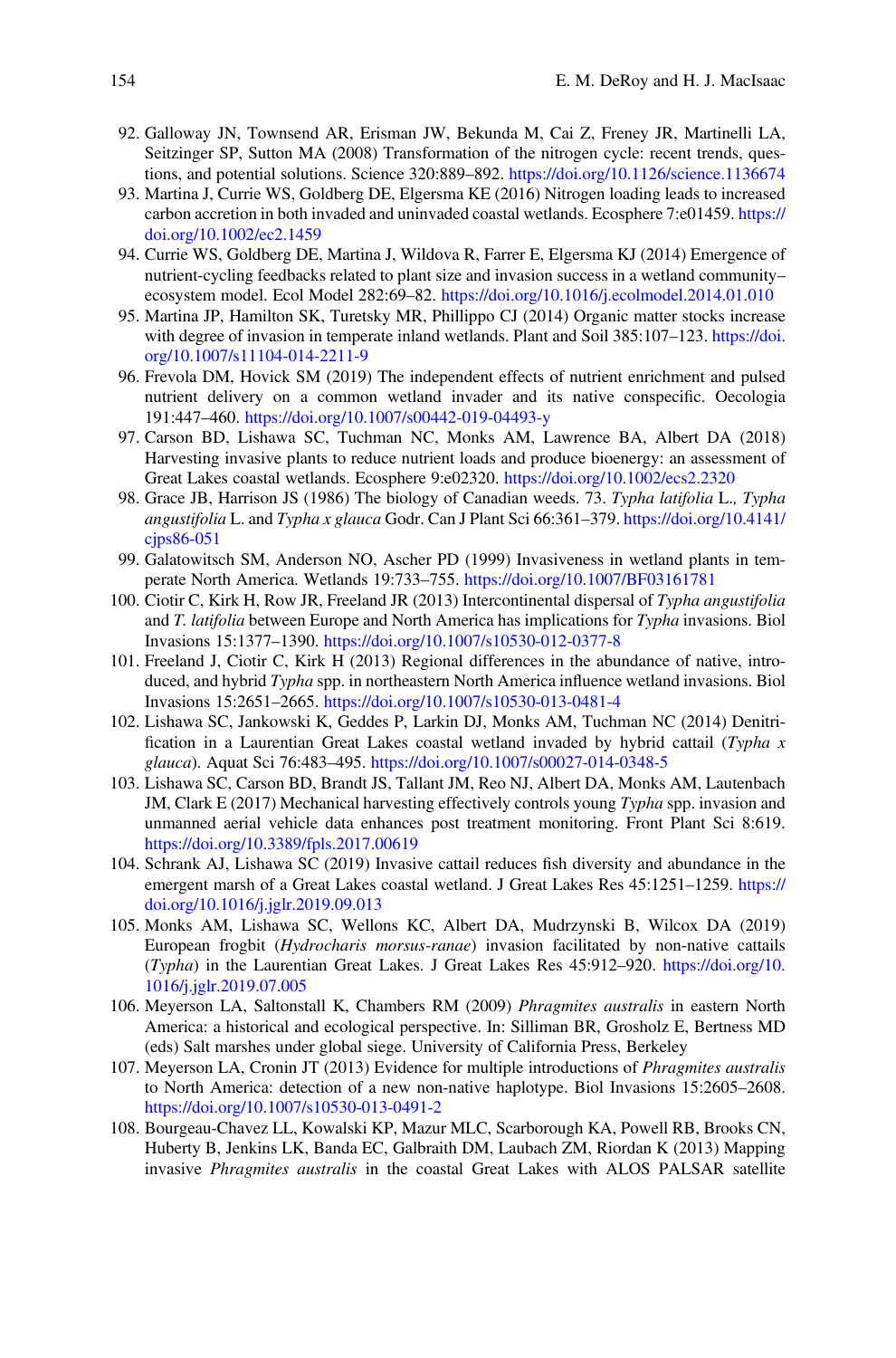imagery for decision support. J Great Lakes Res 39:65–77. [https://doi.org/10.1016/j.jglr.2012.](https://doi.org/10.1016/j.jglr.2012.11.001) [11.001](https://doi.org/10.1016/j.jglr.2012.11.001)

- 109. Carlson Mazur ML, Kowalski KP, Galbraith D (2014) Assessment of suitable habitat for Phragmites australis (common reed) in the Great Lakes coastal zone. Aquat Invasions 9:1–9. <https://doi.org/10.3391/ai.2014.9.1.01>
- 110. Bickerton H (2015) Extent of European common reed (Phragmites australis ssp. australis) as a threat to species at risk in Ontario. Report prepared for natural heritage section Ontario Ministry of Natural Resources and Forestry. Peterborough, ON
- 111. Lawrence BA, Lishawa SC, Hurst N, Castillo BT, Tuchman NC (2017) Wetland invasion by Typha  $\times$  glauca increases soil methane emissions. Aquat Bot 137:80–87. [https://doi.org/10.](https://doi.org/10.1016/j.aquabot.2016.11.012) [1016/j.aquabot.2016.11.012](https://doi.org/10.1016/j.aquabot.2016.11.012)
- 112. Yuckin S, Rooney R (2019) Significant increase in nutrient stocks following Phragmites australis invasion of freshwater meadow marsh but not of cattail marsh. Front Environ Sci 7:112. <https://doi.org/10.3389/fenvs.2019.00112>
- 113. Goldberg DE, Martina JP, Elgersma KJ, Currie WS (2017) Plant size and competitive dynamics along nutrient gradients. Am Nat 190:229–243. <https://doi.org/10.1086/692438>
- 114. Farrer EC, Goldberg DE (2014) Mechanisms and reversibility of the effects of hybrid cattail on a Great Lakes marsh. Aquat Botany 116:35–43. [https://doi.org/10.1016/j.aquabot.2014.01.](https://doi.org/10.1016/j.aquabot.2014.01.002) [002](https://doi.org/10.1016/j.aquabot.2014.01.002)
- 115. Geddes P, Grancharova T, Kelly JJ, Treering D, Tuchman NC (2014) Effects of invasive Typha  $\times$  glauca on wetland nutrient pools, denitrification, and bacterial communities are influenced by time since invasion. Aquat Ecol 48:247–258. [https://doi.org/10.1007/s10452-](https://doi.org/10.1007/s10452-014-9480-5) [014-9480-5](https://doi.org/10.1007/s10452-014-9480-5)
- 116. Duke ST, Francoeur SN, Judd KE (2015) Effects of Phragmites australis invasion on carbon dynamics in a freshwater. Wetlands 35:311–321. <https://doi.org/10.1007/s13157-014-0619-x>
- 117. Volesky LA, Iqbal S, Kelly JJ, Geddes P (2018) Relationships of native and exotic strains of Phragmites australis to wetland ecosystem properties. Wetlands 38:577–589. [https://doi.org/](https://doi.org/10.1007/s13157-018-1001-1) [10.1007/s13157-018-1001-1](https://doi.org/10.1007/s13157-018-1001-1)
- 118. Price AL, Fant JB, Larkin DJ (2014) Ecology of native vs. introduced Phragmites australis (common reed) in Chicago-area wetlands. Wetlands 34:369–377. [https://doi.org/10.1007/](https://doi.org/10.1007/s13157-013-0504-z) [s13157-013-0504-z](https://doi.org/10.1007/s13157-013-0504-z)
- 119. Elgersma KJ, Martina JP, Goldberg DE, Currie WS (2017) Effectiveness of cattail (Typha spp.) management techniques depends on exogenous nitrogen inputs. Elem Sci Anth 5:19–31. <https://doi.org/10.1525/elementa.147>
- 120. Tho BT, Sorrell BK, Lambertini C, Eller F, Brix H (2016) Phragmites australis: how do genotypes of different phylogeographic origins differ from their invasive genotypes in growth, nitrogen allocation and gas exchange? Biol Invasions 18:2563–2576. [https://doi.org/10.1007/](https://doi.org/10.1007/s10530-016-1158-6) [s10530-016-1158-6](https://doi.org/10.1007/s10530-016-1158-6)
- 121. Myhre G, Shindell D, Bréon F-M, Collins W, Fuglestvedt J, Huang J, Koch D, Lamarque J-F, Lee D, Mendoza B, Nakajima T, Robock A, Stephens G, Takemura T, Zhang H (2013) Anthropogenic and natural radiative forcing. In: Stocker TF, Qin D, Plattner G-K, Tignor M, Allen SK, Boschung J, Nauels A, Xia Y, Bex V, Midgley PM (eds) Climate change 2013: the physical science basis. Contribution of Working Group I to the fifth assessment report of the intergovernmental panel on climate change. Cambridge University Press, Cambridge
- 122. Bhavsar SP, Jackson DA, Hayton A, Reiner EJ, Chen T, Bodnar J (2007) Are PCB levels in fish from the Canadian Great Lakes still declining? J Great Lakes Res 33:592–605. [https://doi.](https://doi.org/10.3394/0380-1330(2007)33[592:APLIFF]2.0.CO;2) [org/10.3394/0380-1330\(2007\)33\[592:APLIFF\]2.0.CO;2](https://doi.org/10.3394/0380-1330(2007)33[592:APLIFF]2.0.CO;2)
- 123. Herbst SJ, Roth BM, Hayes DB, Stockwell JD (2016) Walleye foraging ecology in an interconnected chain of lakes influenced by nonnative species. Trans Am Fish Soc 145:319–333. <https://doi.org/10.1080/00028487.2015.1121924>
- 124. Drouillard KG, Lafontaine J, Grgicak-Mannion A, McPhedran K, Szalińska EE (2020) Spatial and temporal trends of metal and organic contaminants in the Huron-Erie corridor 1999–2014. In: Crossman J, Weisener C (eds) Contaminants of the Great Lakes. The handbook of environmental chemistry, vol 30. Springer, Berlin